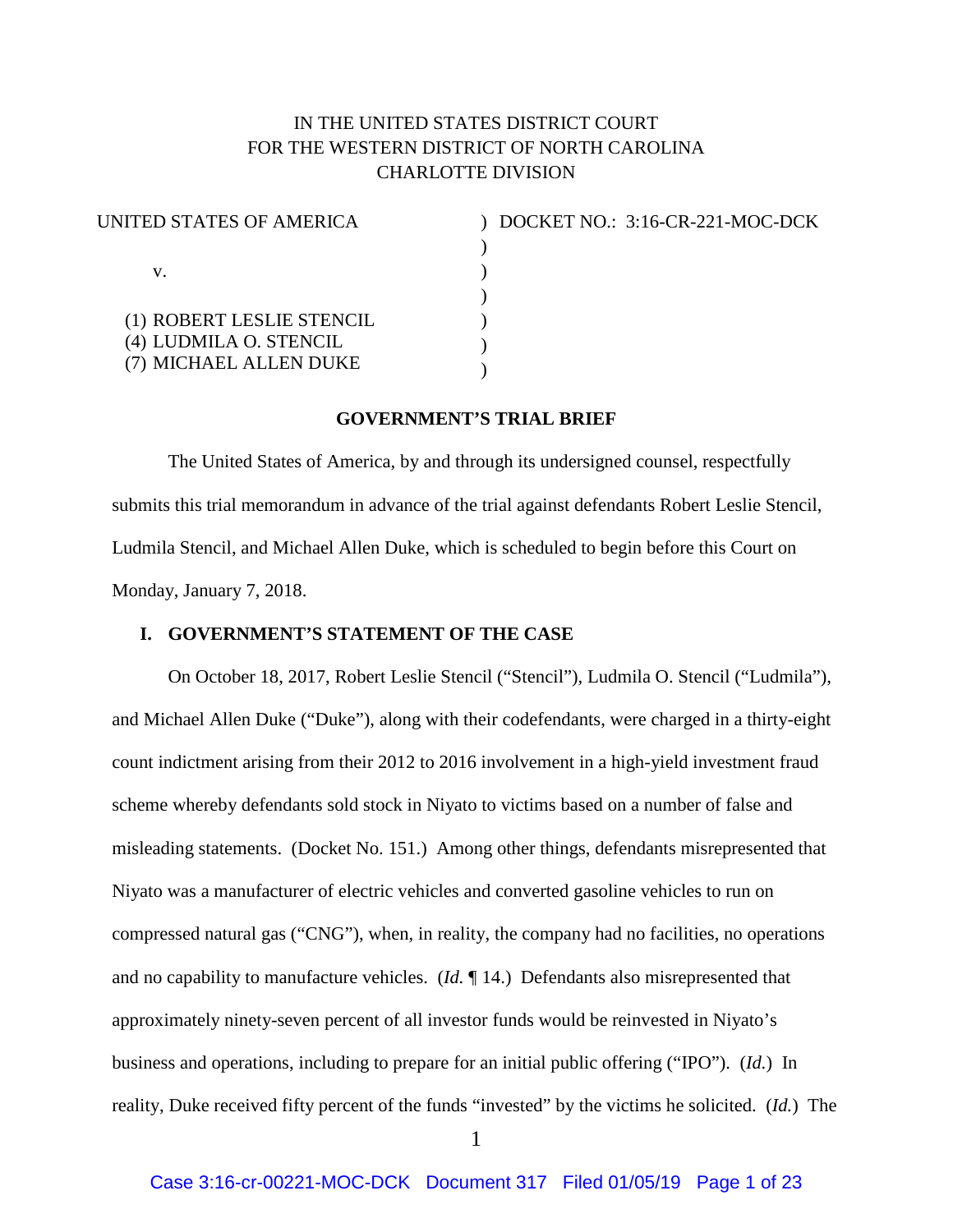Stencils kept the balance of the investors' money and used nearly all of it for their own personal benefit. (*Id.*) Moreover, Niyato never initiated an IPO for Niyato stock and, as a result of defendants' misuse of their victims' funds, Niyato's stock was worthless. (*Id.*)

#### **II. THE CHARGES**

The defendants were charged in a thirty-four count Second Superseding Bill of Indictment charging them in Count 1 with Conspiracy in violation of 18 U.S.C. § 1349; in Counts 2–15 with Mail Fraud in violation of 18 U.S.C. § 1341; in Counts 16-29 with Wire Fraud in violation of 18 U.S.C. § 1343; and in Counts 30-31 and 33-34 with Money Laundering in violation of 18 U.S.C. § 1957(a). In advance of trial, the Government moved to dismiss Count  $32.<sup>1</sup>$  $32.<sup>1</sup>$  $32.<sup>1</sup>$ 

### **III. THE DEFENDANTS**

Defendant Robert Leslie Stencil is a 61 year-old U.S. citizen. Defendant Ludmila Stencil is a 48 year-old U.S. citizen. Michael Allen Duke is a 50 year-old U.S. citizen. None of the defendants are currently in custody.

#### **IV. THE EVIDENCE**

In addition to documentary evidence, the Government will prove its case against the defendants through the testimony of co-conspirators who already pleaded guilty and are cooperating with the Government, including Nicholas Fleming, Martin Lewis, Paula Saccomanno, Kristian Sierp and Dennis Swerdlen. The defendants' co-conspirators are expected to testify about: how they targeted their victims; working with Stencil to sell Niyato stock; using the same promotional materials and *modus operandi* as Duke to pitch victims; and the fifty-fifty arrangement whereby the Stencil and Ludmila paid them around fifty percent of the money that

<span id="page-1-0"></span><sup>&</sup>lt;sup>1</sup> Counts 35-38 were alleged only against a codefendant, who has since pleaded guilty and been sentenced.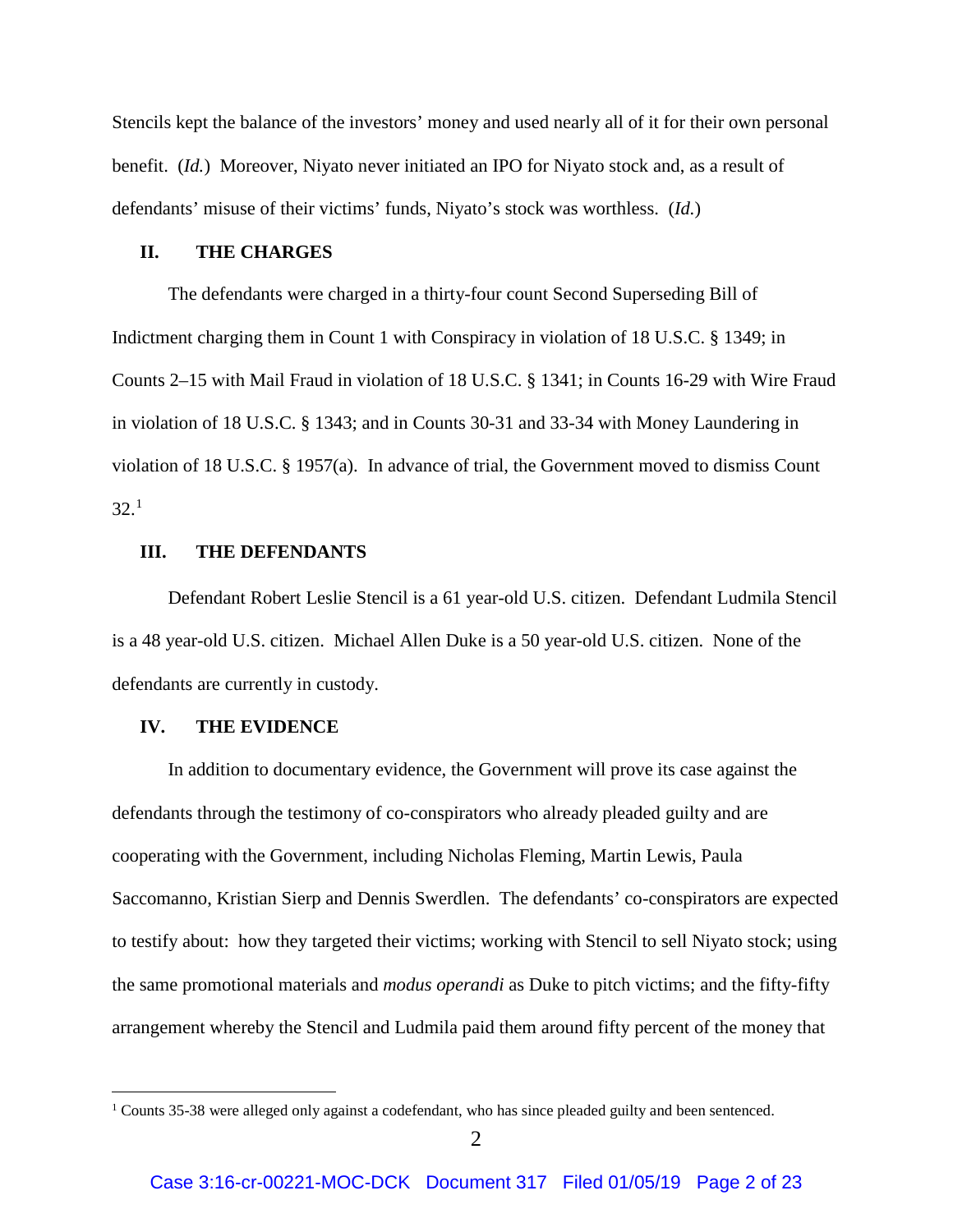they solicited from each victim. The defendants' co-conspirators are also expected to testify that the amount of commission alone made clear to them that Niyato was a scam because no legitimate business would give its broker-dealers half or nearly half of all the capital it raised from its investors and lie to its investors about it.

The Government will also offer the testimony of several individuals who had personal knowledge about the falsity of the statements that Stencil made to victims about Niyato's business and operations. Stencil repeatedly misrepresented that Niyato was a lead in the field of alternative fuel technology, both as a manufacturer of electric vehicles and as a company capable of converting gasoline vehicles to run on compressed natural gas. Ronnie Oldham and Keith Thompson, who Stencil held out as Niyato's Chief Technical Officers, are expected to testify about Niyato's lack of operational capabilities and inability to manufacture or convert vehicles. James Gaiser, who Stencil represented was Niyato's Chief Marketing Officer, and Frank McKinney, who Stencil represented was Niyato's Chief Financial Officer, are anticipated to testify about numerous misrepresentations that Stencil made about Niyato, and the fact that Stencil continued to tell investors that Mr. Gaiser and Mr. McKinney were involved in Niyato when, in reality, they were not.

The Government will also offer the testimony and expert report of Christopher R. Green, an accounting and forensic accounting expert who will trace the receipt and use of victim funds. Mr. Green will testify that the money was split fifty-fifty between the Stencils and Duke, and that most of the money that the Stencil and Ludmila kept for themselves for used for their own

3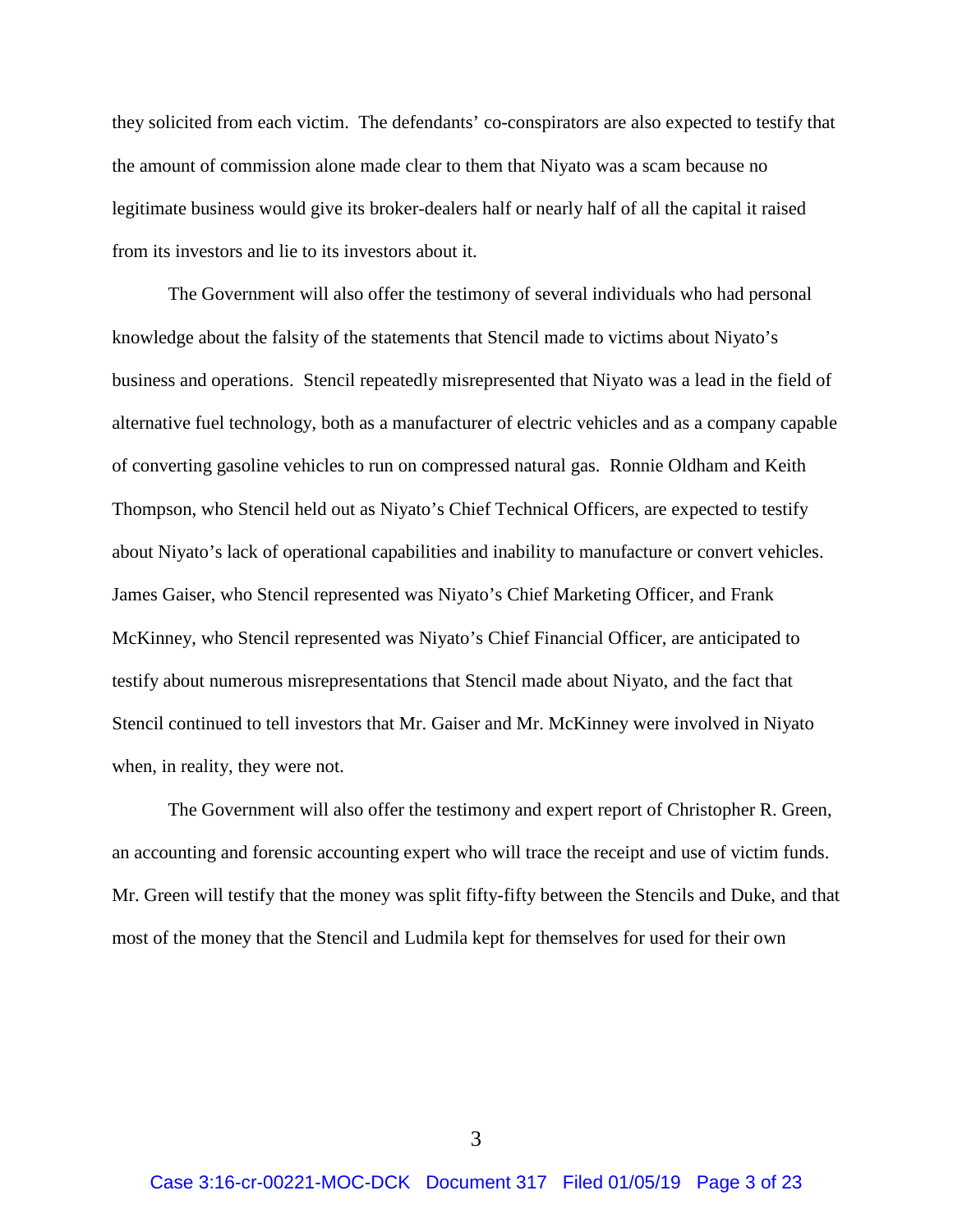personal benefit and not to manufacture electric vehicles or convert gasoline vehicles to compressed natural gas.<sup>[2](#page-3-0)</sup>

The Government will also prove its case through the testimony of several victims who lost money as a result of the fraudulent scheme. The victims will testify about what they were told about the Niyato "investment" opportunity, including about their belief that Niyato was a real company and that their money was being reinvested to grow Niyato's business and expand its operations. They are further expected to testify that, had they known that the Stencils giving away half or nearly half of their money to the salesperson who solicited that victim, he or she would never had "invested" in Niyato. They are also expected to testify that, had they known the Stencils were using most of their money for their own personal benefit and not to invest in Niyato, they would never have bought Niyato stock.

The Government will support certain witness testimony with documentary evidence, including financial records underlying the victim transfers and Mr. Green's tracing and analysis

<span id="page-3-0"></span><sup>&</sup>lt;sup>2</sup> Defendant Stencil filed a motion *in limine* to exclude certain aspects of Mr. Green's expert opinion testimony under Rule 702. (Docket No. 302.) Stencil does not dispute Mr. Green's qualifications as an expert in the fields of accounting and forensic accounting. Nor does Stencil dispute that Mr. Green's expert testimony is admissible with respect to his analysis of Niyato's payment of commissions, as well as with respect to Mr. Green's classification of other types of expenses. Rather, Stencil argues only that the Government should be precluded from offering Mr. Green's expert opinion testimony with respect to what constitutes a business-related expense as opposed to a personal benefit to the Stencils. (Docket No. 302 at 2-5.) Stencil's arguments are without factual or legal support, and should be rejected. As explained in the Government's response (Docket No. 312), Mr. Green drew upon his extensive background and experience in forensic accounting to perform a straightforward classification of businessrelated and personal expenses using, as a benchmark, Niyato's purported business as "an alternative fuel and automobile manufacturer that specializes in Re-powering gasoline vehicles." (Green Report at 3 (quoting Niyato's Private Placement Memorandum).) Mr. Green allocated all expenses that appeared to relate to Niyato's purported business into this category. Mr. Green next identified categories of expenses that are apparently unrelated to Niyato's purported business and placed them into like categories, including, for example "food and dining," "home improvement," "medical and health," "mortgage," "pets," "shopping," and "utilities." To the extent that Stencil disagrees with Mr. Green's classification of specific transactions or otherwise disputes the basis for Mr. Green's classification of particular expenses, such disputes go to the weight of Mr. Green's testimony, not its admissibility, and is the proper subject of cross-examination by Stencil's counsel at trial, not a motion *in limine*. *See, e.g., Price v. Mos Shipping Co.*, 740 F. App'x 781, 784–85 (4th Cir. 2018).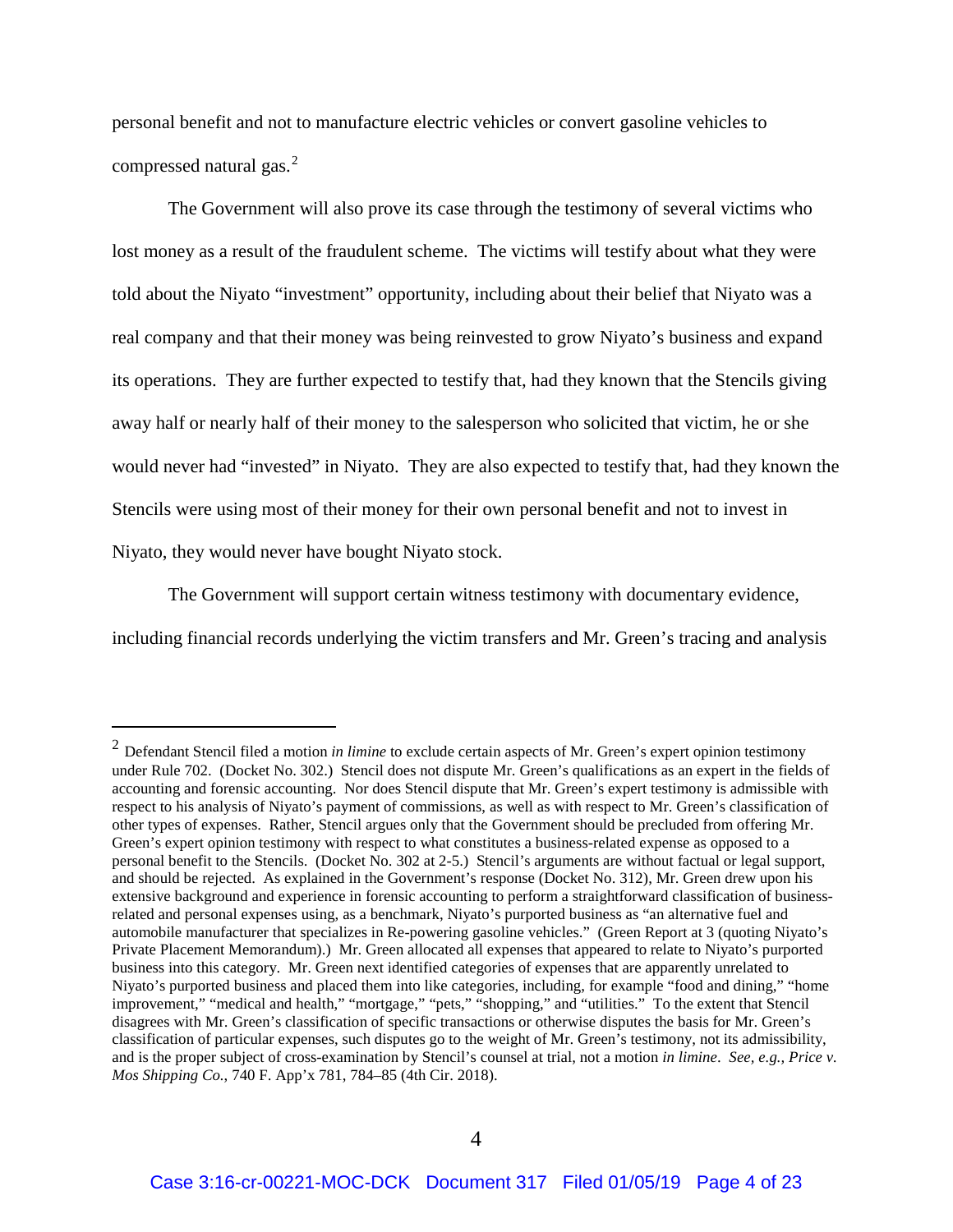of the money stolen as part of the scheme, as well as email communications containing party-

opponent admissions against each of the defendants and statements from their co-conspirators.[3](#page-4-0)

The Government estimates that its case-in-chief will last approximately 5-7 trial days.

### **IV. APPLICABLE LAW**

#### **A. Conspiracy, 18 U.S.C. § 1349**

The defendants are charged with conspiring with others, in violation of 18 U.S.C. § 1349,

which provides in pertinent part:

Any person who attempts or conspires to commit any offense under this chapter shall be subject to the same penalties as those prescribed for the offense, the commission of which was the object of the attempt or conspiracy.

The Second Superseding Bill of Indictment alleges that the defendants and their

conspirators conspired with each other to violate the mail and wire fraud statute, 18 U.S.C. §

1343. The essential elements of the offense of conspiracy are:

(1) an agreement among two or more persons to violate a federal statute; and

(2) that the defendant knowingly joined the agreement.

*See Ingram v. United States*, 360 U.S. 672, 677–78 (1959); *United States v. Tedder*, 801 F.2d

1437, 1446 (4th Cir. 1986). Where, as here, a conspiracy statute does not include an express

overt-act requirement, Congress intended to exclude that requirement. *See United States v.* 

*Pistone*, 177 F.3d 957, 960 (11th Cir. 1999) (holding that a Hobbs Act conspiracy to obstruct

commerce, 18 U.S.C. § 1951, does not include an overt-act element). In *United States v.* 

<span id="page-4-0"></span> <sup>3</sup> The Government submitted motions *in limine* seeking to admit certain bank records (Docket No. 314), for a pretrial determination of the authenticity of emails obtained by search warrants served on certain Internet Service Providers and to admit certain emails sent by and between defendants and their co-conspirators (Docket No. 315). The Government had asked the defendants to stipulate to authenticity and admissibility and to the admission of certain Government Exhibits, however, counsel for Stencil and Ludmila refused. Accordingly, the Government submitted these motions with the Court.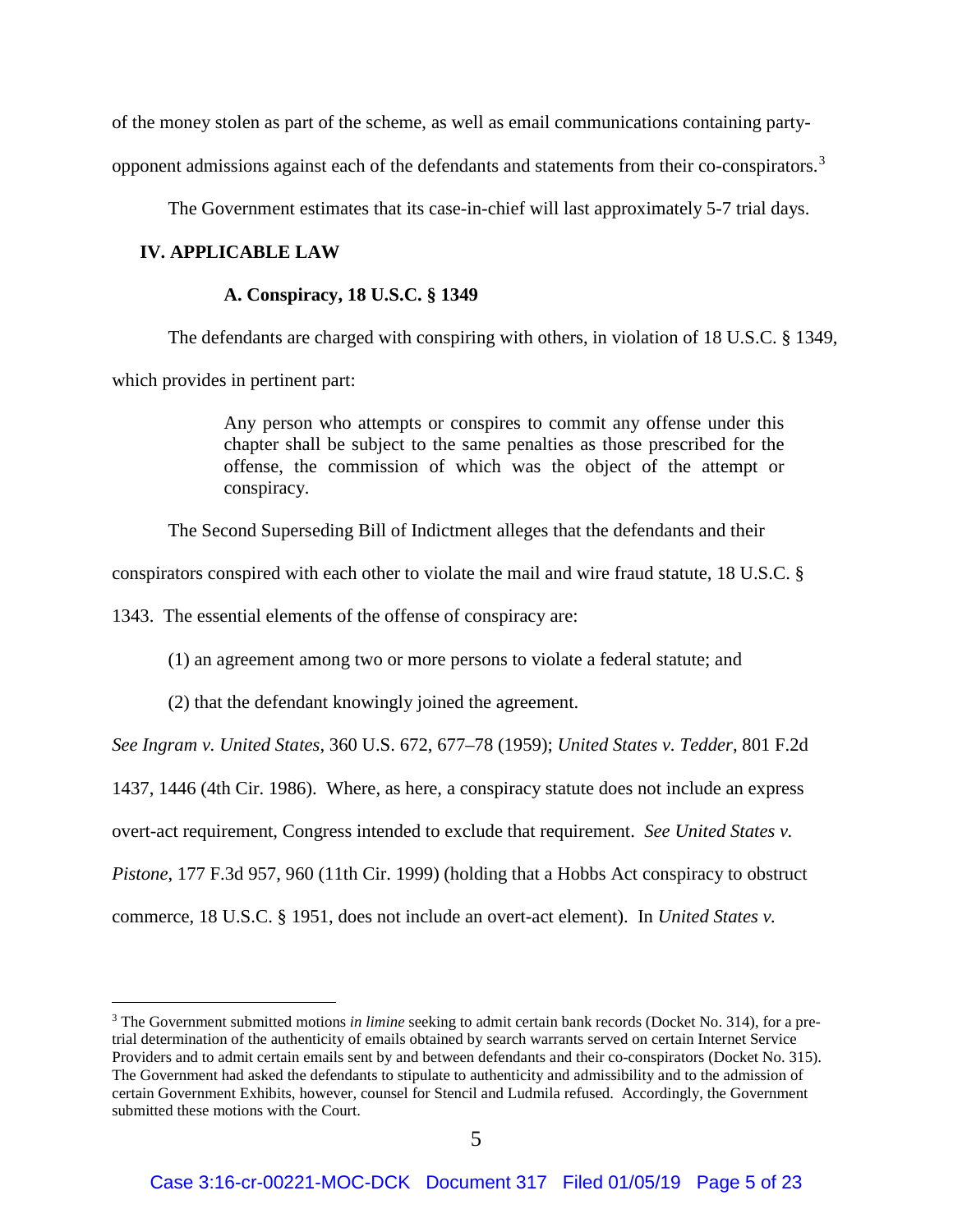*Chinasa*, 489 F. App'x 682 (4th Cir. 2012), the Fourth Circuit held in an unpublished per curiam opinion that section 1349 "does not contain any overt act requirement," *id*. at 685. In so holding, it followed the decision of the Tenth Circuit in *United States v. Fishman*, 645 F.3d 1175, 1195– 96 (10th Cir. 2011), *cert. denied*, 132 S. Ct. 1046 (2012). *See also United States v. Mbenga*, 513 F. App'x 254, 254–55 (4th Cir. 2013).

The agreement to conspire need not be expressly stated or be in writing or cover all the details of how it is to be carried out. *See United States v. DePew*, 932 F.2d 324, 326 (4thCir. 1991). Moreover, the Government need not prove that the defendant knew or agreed upon every aspect of the conspiracy. It is enough for the Government to show the essential nature of the plan and the defendants' connections with it. *See United States v. Rivera Santiago*, 872 F.2d 1073, 1079 (1st Cir. 1989).

A single conspiracy may have multiple objects that involve a number of sub-agreements to commit each of the specified objectives. *See Braverman v. United States*, 317 U.S. 49, 53 (1942). The general test is whether there was "one overall agreement" to perform various functions to achieve the objectives of the conspiracy. *See United States v. Leavis*, 853 F.2d 215, 218 (4thCir. 1988) (quoting *United States v. Bloch*, 696 F.2d 1213, 1215 (9th Cir. 1982)). In order to establish a defendant's membership in a conspiracy, the Government must prove that the defendant knew of the conspiracy and that he or she intended to join it and to accomplish the object of the conspiracy. *See United States v. Norris*, 749 F.2d 1116, 1121 (4thCir. 1984). No further proof of intent beyond the degree of criminal intent required for the object offense is required. *See United States v. Feola*, 420 U.S. 671, 686–96 (1975).

Although some knowledge of the conspiracy is necessary, complete knowledge is not a prerequisite to a conspiracy conviction. *See United States v. Burgos*, 94 F.3d 849, 858–59 (4th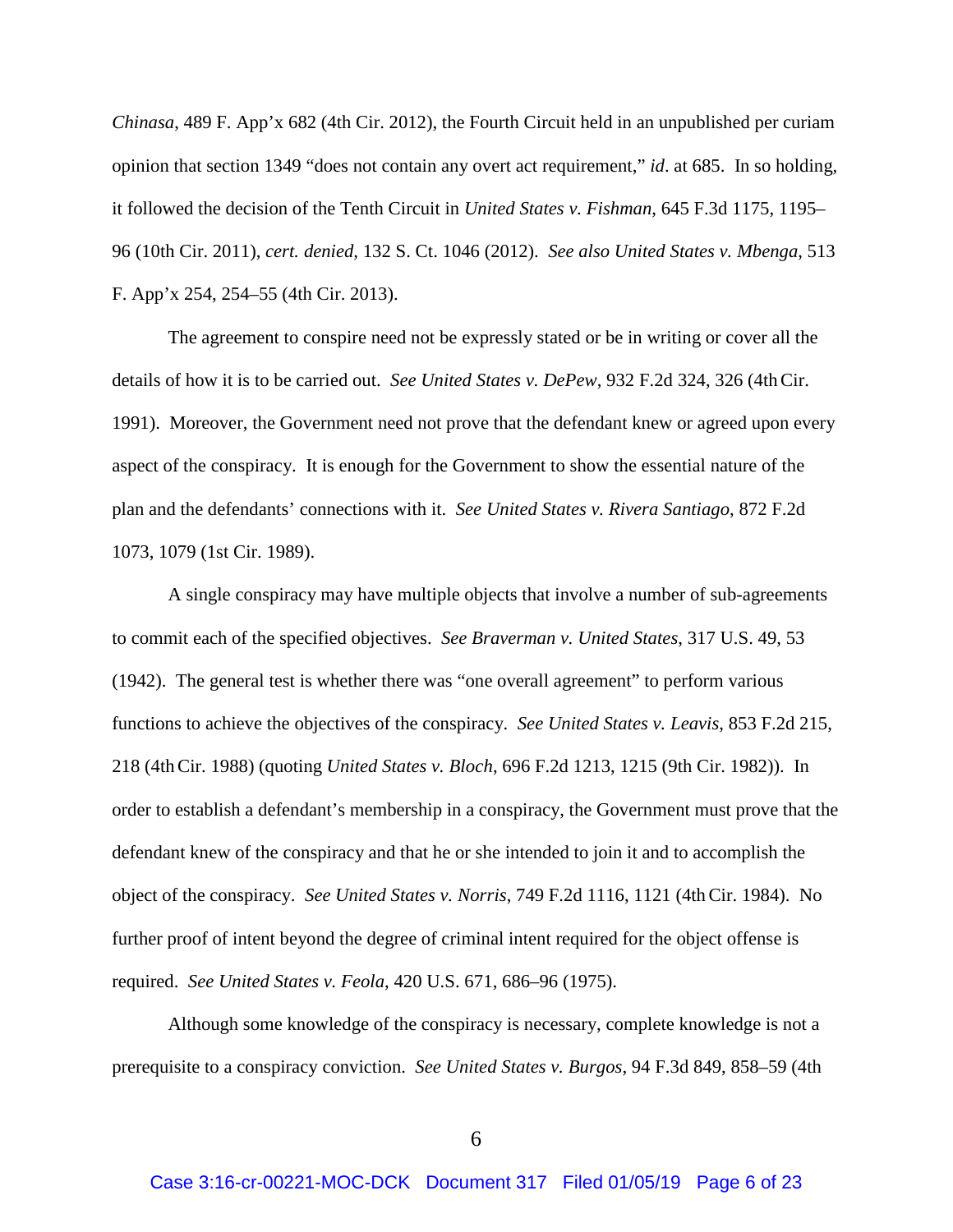Cir. 1996); *United States v. Mabry*, 953 F.2d 127, 130 (4thCir. 1991); *United States v. Roberts*, 881 F.2d 95, 101 (4thCir. 1989) ("[O]ne may become a member of the conspiracy without full knowledge of all of its details, but if he joins the conspiracy with an understanding of the unlawful nature thereof and willfully joins in the plan on one occasion, it is sufficient to convict him of conspiracy, even though he had not participated before and even though he played only a minor part.")

Under the general rule established by the Supreme Court in *Pinkerton v. United States*, 328 U.S. 640, 645 (1946), "a conspirator may be convicted of substantive offenses committed by coconspirators in the course of and in furtherance of the conspiracy." *United States v. Chorman*, 910 F.2d 102, 111 (4thCir. 1990); *accord United States v. Aramony*, 88 F.3d 1369, 1379–81 (4th Cir. 1996); *see also, United States v. Cummings*, 937 F.2d 941, 944 (4thCir. 1991). The Government, however, is not required to prove that the defendant "could *reasonably foresee* the acts of the second conspirator." *Aramony,* 88 F.3d at 1380 (emphasis in original). Proof that a single act occurred in the charging district is sufficient to establish jurisdiction, even if the bulk of the conspiracy occurred elsewhere. *See United States v. Gilliam,* 975 F.2d 1050, 1057–58 (4thCir. 1992); *United States v. Martinez*, 901 F.2d 374, 376–77 (4thCir. 1990); *United States v. Levy Auto Parts of Canada*, 787 F.2d 946, 952 (4thCir. 1986).

#### **B. Mail and Wire Fraud, 18 U.S.C. §§ 1341 and 1343**

Under the mail and wire fraud statutes, the Government must prove: (1) a scheme or artifice to defraud; (2) the use of the mails or a private or commercial interstate carrier (mail fraud), or interstate or foreign wire communications (wire fraud), in furtherance of the scheme; and (3) a material statement (or omission) in furtherance of the scheme. *See Neder v. United States,* 527 U.S. 1, 25 (1999); *United States v. ReBrook*, 58 F.3d 961, 966 (4thCir. 1995).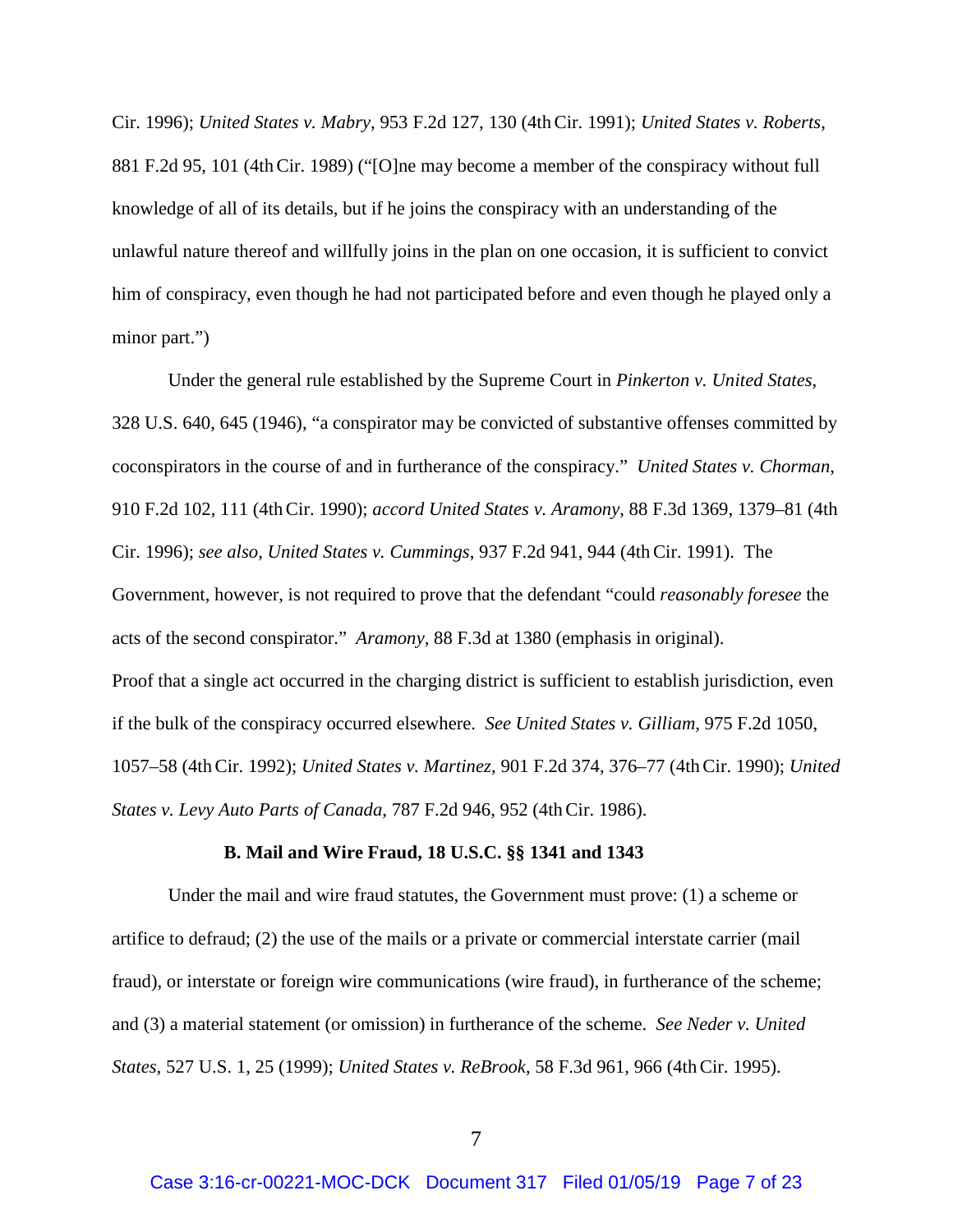Mail and wire fraud are specific-intent crimes. The specific intent required, however, relates only to the intent to defraud, not to the causing of mail or wire transmissions. *See, e.g.*, *United States v. Cusino*, 694 F.2d 185, 188 (9th Cir. 1982). Specific intent may be inferred from misrepresentation, deceitful concealment of material facts, or reckless indifference as to the truth or falsity of material representation. *See United States v. Godwin*, 272 F.3d 659, 666 (4th Cir. 2001); *United States v. Green*, 745 F.2d 1205, 1207 (9th Cir. 1985); *United States v. Bohonus*, 628 F.2d 1167, 1172 (9th Cir. 1980). Intent also may be shown from the existence of a scheme itself if it was "reasonably calculated to deceive persons of ordinary prudence and comprehension*." Bohonus*, 628 F.2d at 1172 *(*quoting *Irwin v. United States*, 338 F.2d 319, 329 (D.C. Cir. 1968)).

To be in furtherance of the execution of the scheme, the wire transmission "need not be an essential element of the scheme." *Schmuck v. United States,* 489 U.S. 705, 710 (1989). It is sufficient that the mailing or interstate wiring be "incident to an essential part of the scheme or a step in the plot." *Id.* at 710–11 (quoting *Badders v. United States*, 240 U.S. 391, 394 (1916)). The mailing or wire transmission need not invoke any deception but can be "incidental" to an essential element in the scheme. *See United States v. Morrow,* 39 F.3d 1228, 1236–37 (1st Cir. 1994). Nor does the use of the mails or interstate wires need to be intended by the defendant; rather they need only be reasonably foreseeable. *See United States v. Edwards,* 188 F.3d 230, 233–34 (4thCir. 1999) (holding that the use of the mails need only be *reasonably foreseeable*); *United States v. Carpenter*, 791 F.2d 1024, 1035 (2d Cir. 1986) (mailings and interstate wires are "a normal and customary part" of the business). The use of the mails or wires includes taking acts which cause another person to use such media. It is not necessary that the defendant be the originator of the mailing or wire transmissions, the recipient of the mailing or wire transmissions,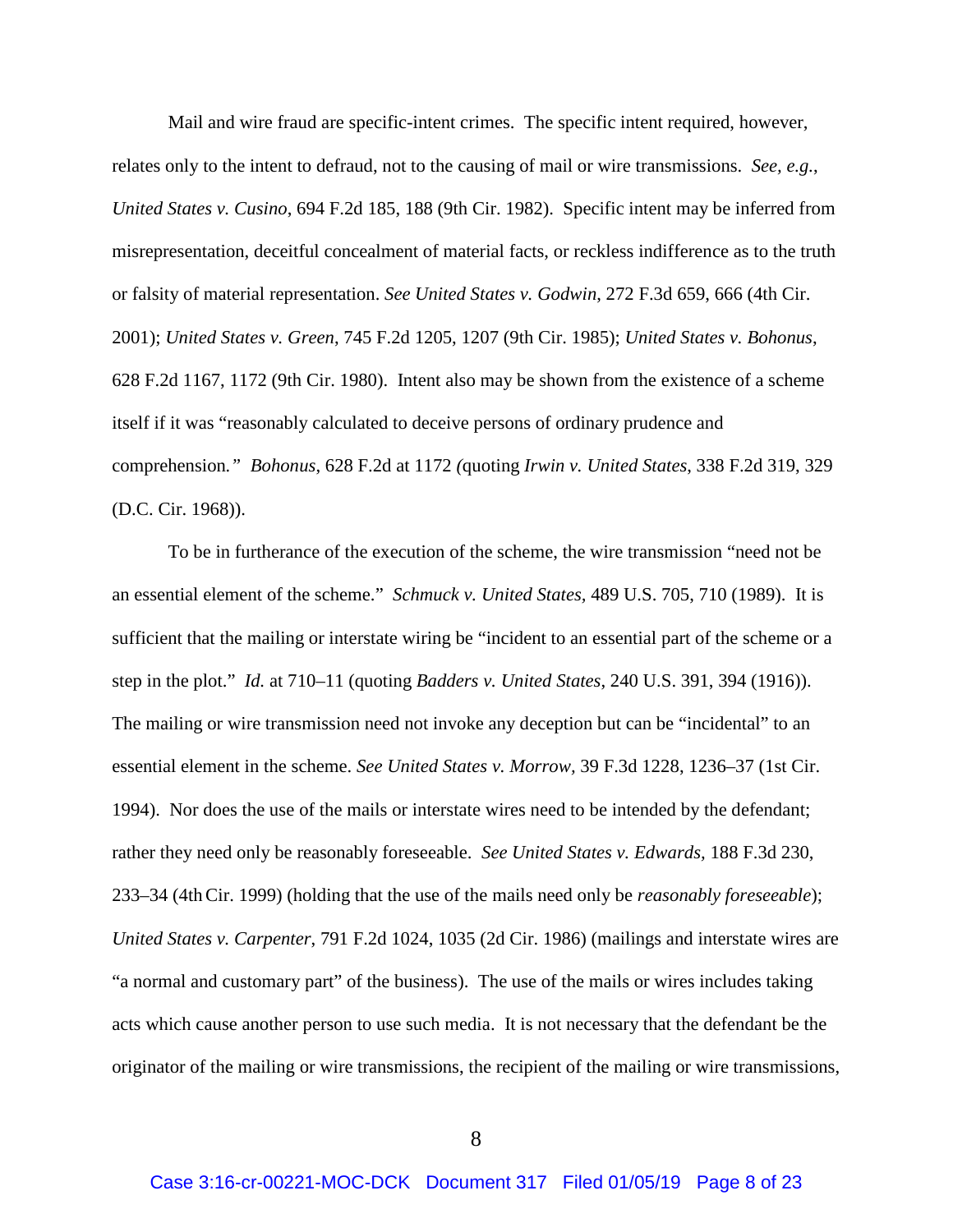or even a participant in the communication. *See United States v. Goldstein,* 532 F.2d 1305,

1315–16 (9th Cir. 1976); *United States v. Auler*, 539 F.2d 642, 648 (7th Cir. 1976); *United States v. Hancock*, 268 F.2d 205, 206 (2d Cir. 1959). Regarding wire transmissions, the Government need not establish the exact content of the communication, because there need only be sufficient evidence from which the jury may find that the transmission was used to execute the scheme to defraud. *See United States v. Sanders*, 893 F.2d 133, 138–39 (7th Cir. 1990).

Here, the parties have stipulated to the use of interstate wire transfers and to the use of the U.S. mails or private or commercial carriers. (Docket Nos. 309 and 310.)

#### **C. Money Laundering, 18 U.S.C. § 1957(a)**

Under 18 U.S.C. § 1957(a), the elements for money laundering are that: (1) the defendant engaged in a monetary transaction which had some effect on interstate or foreign commerce; (2) the monetary transaction involved property with a value greater than \$10,000 derived from a specific unlawful activity (here, mail and wire fraud); and (3) the defendant did so knowingly. *See United States v. Cherry*, 330 F.3d 658, 668 (4th Cir. 2003). "Monetary transaction" means the deposit, withdrawal, transfer, or exchange, in or affecting interstate or foreign commerce, of funds or a monetary instrument by, through, or to a financial institution, including any transaction that would be a financial transaction which in any way or degree affects interstate or foreign commerce involving the movement of funds by wire or other means or involving one or more monetary instruments, or a transaction involving the use of a financial institution which is engaged in, or the activities affect, interstate or foreign commerce in any way or degree. 18 U.S.C. § 1957(f)(1), § 1956(c)(4). The Government need not prove that all of the money involved in the transaction constituted the proceeds of the criminal activity; it is sufficient if the Government proves that at least part of the money represented such proceeds.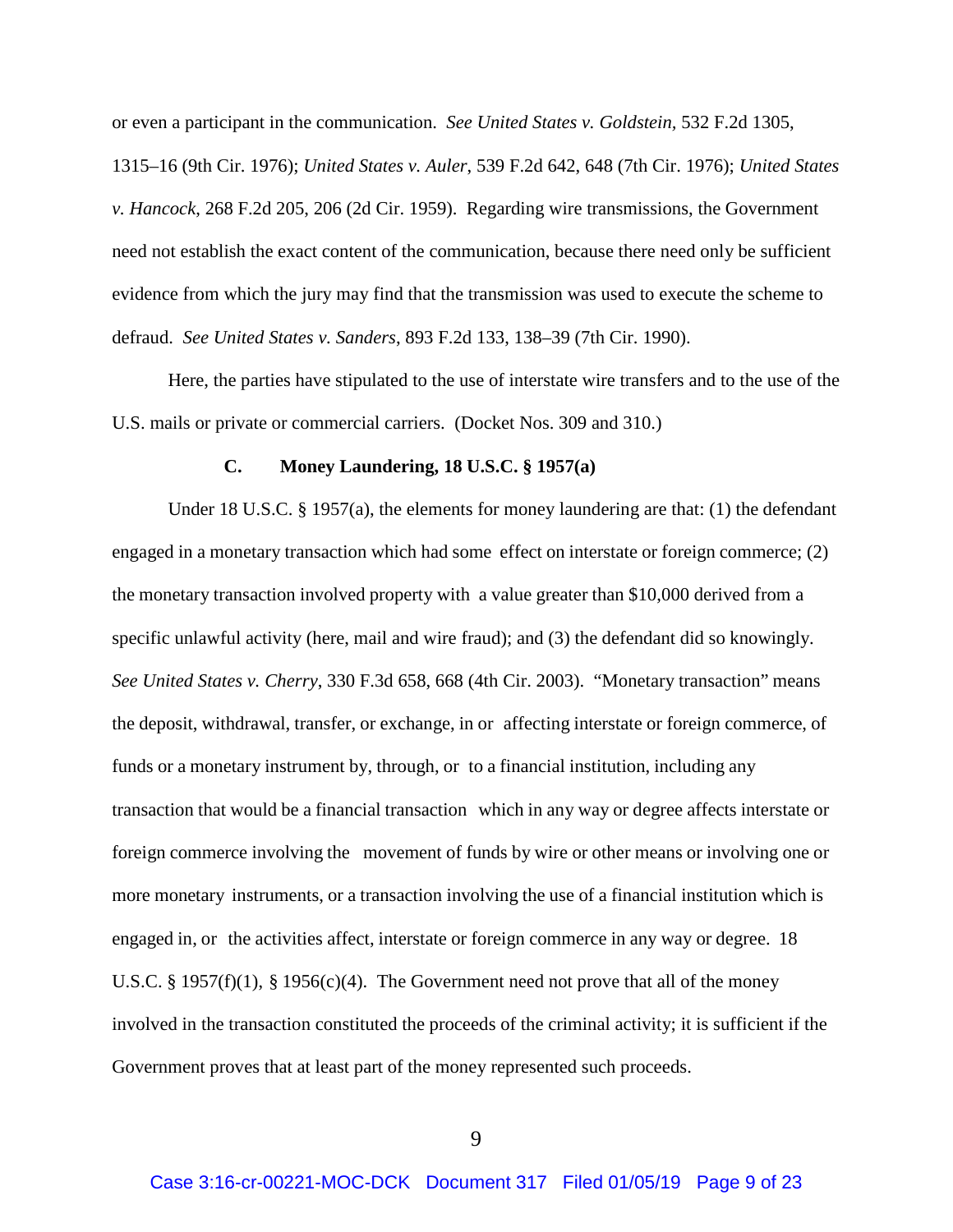#### **D. Venue**

Pursuant to the Federal Rules of Criminal Procedure, venue in federal criminal

prosecutions lies in the district in which the alleged crime was committed. *See* Fed. R. Crim. P.

18; *see also Johnston v. United States*, 351 U.S. 215, 220 (1956). If challenged, the Government

must prove by a preponderance of the evidence that venue is proper. *See, e.g., United States v.* 

*Ebersole*, 411 F.3d 517, 524 (4th Cir. 2005). Here, venue is no doubt proper.

The general venue statute, 18 U.S.C. § 3237, applies to the conspiracy and the mail and

wire fraud counts. Section § 3237 states as follows:

(a) Except as otherwise expressly provided by enactment of Congress, any offense against the United States begun in one district and completed in another, or committed in more than one district, *may be inquired of and prosecuted in any district in which such offense was begun, continued, or completed.* (Emphasis added).

Since there are no special statutory provisions for venue for wire fraud cases, the provisions of § 3237(a) apply, and venue under the mail and wire fraud statutes lies at the place where an individual causes a mailing or wire communication to be sent or received. *See United States v. Ebersole*, 411 F.3d 517, 527 (4th Cir. 2005) (wire fraud); *United States v. Donato*, 866 F. Supp. 288, 292 (W.D. Va. 1994) (mail and wire fraud) (collecting cases).

"[A] conspiracy may be prosecuted in *any* district in which the agreement was formed *or*  in which an act in furtherance of the conspiracy was committed." *United States v. Gilliam*, 975 F.2d 1050, 1057 (4th Cir. 1992).

A money laundering offense may be brought in "(A) any district in which the financial or monetary transaction is conducted; or (B) any district where a prosecution for the underlying specified unlawful activity could be brought, if the defendant participated in the transfer of the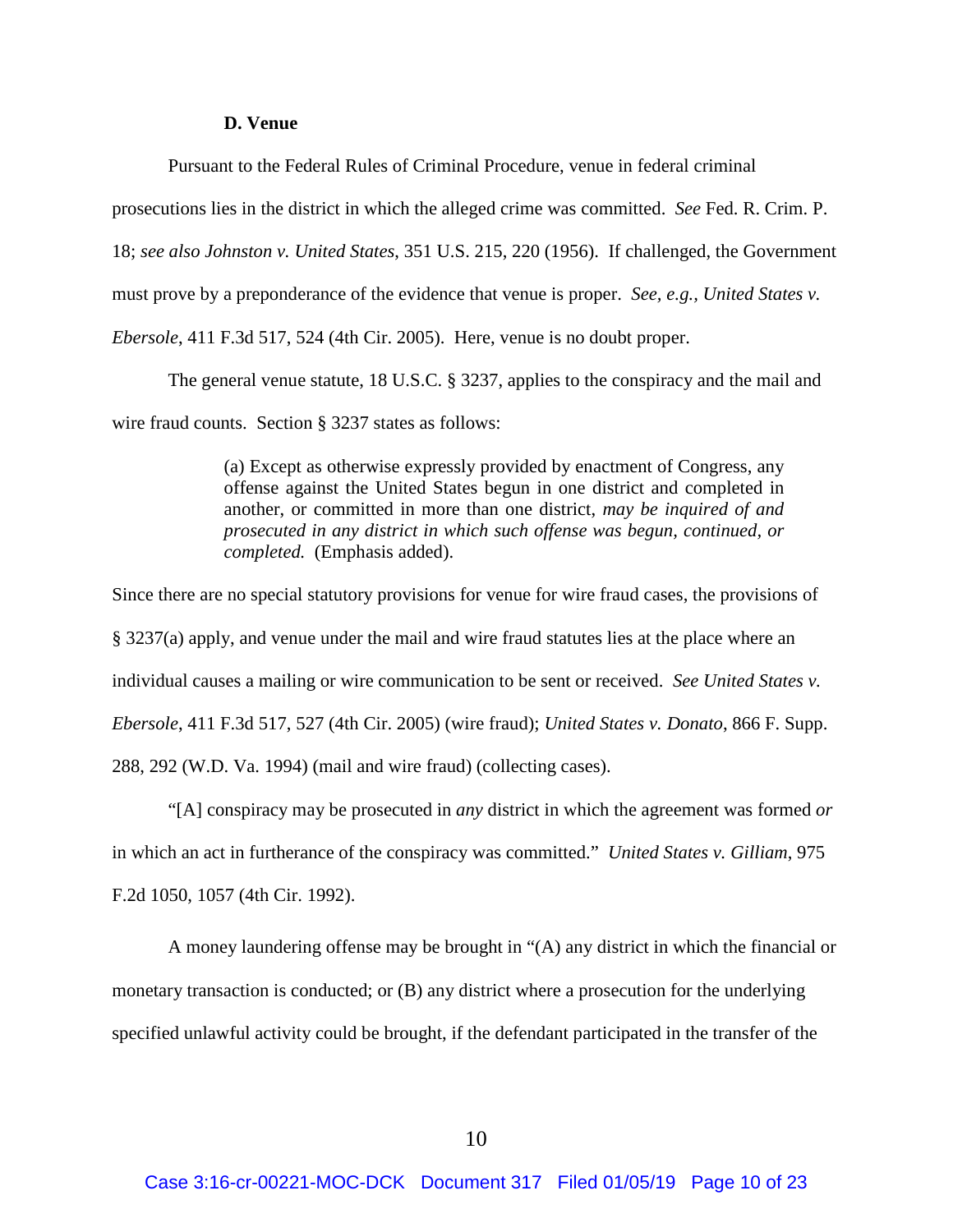proceeds of the specified unlawful activity from that district to the district where the financial or monetary transaction is conducted." 18 U.S.C. § 1956(i)(1)(A)-(B).

### **V. EVIDENTIARY ISSUES**

#### **A. Use of Charts Pursuant to Rules 611(a) and 1006**

The Government may offer summary charts pursuant to both Fed. R. Evid. 611(a) and 1006 to aid in the jury's understanding of the voluminous amount of evidence. This will substantially reduce the number of witnesses and the number of exhibits necessary to establish a number of evidentiary points. The Government respectfully submits that it does not plan to qualify this witness as an expert and does not believe that any of his testimony would implicate the Government's expert-disclosure obligations under Federal Rules of Evidence 702, 703, and/or 705 or Rule 16(a)(1)(G) of the Federal Rules of Criminal Procedure. The Government has provided the summary charts to defense counsel.

Rule 611(a) governs the admissibility of summary charts that summarize and show the relationship between (that is, "tie together") other evidence admitted during the trial. This type of chart is demonstrative evidence, and its admissibility and accuracy is totally dependent on the admission in evidence and accuracy of the other evidence it purports to summarize (or "tie together"). The underlying evidence here may include testimonial evidence and graphics depicting relevant players and their relationships. Demonstrative summaries under Rule 611(a) are not necessarily in lieu of voluminous materials. In fact, they are typically used to help the jury process other evidence but are not themselves evidence; thus, a limiting instruction as to this point is required. *See United States v. Bray*, 139 F.3d 1104, 1112 (6th Cir. 1998); *see also United States v. Johnson*, 54 F.3d 1150, 1157–59 (4th Cir. 1995) (organizational chart summarizing witness testimony in light most favorable to Government permissible where jury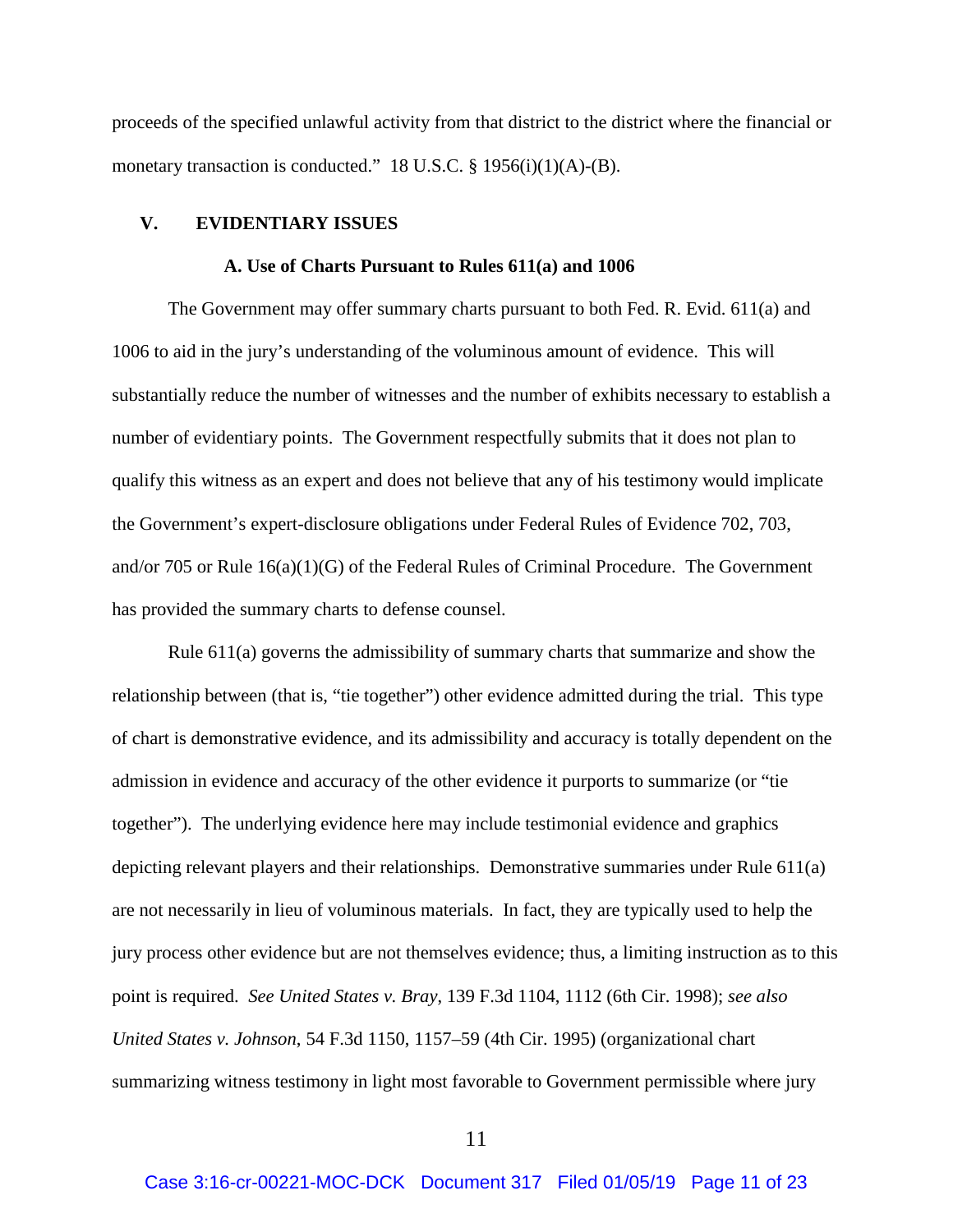properly instructed and chart maker subject to cross examination). There is no requirement that the summary exhibit contain the defendant's version or theory. *See United States v. Radseck*, 718 F.2d 233, 239 (7th Cir. 1983); *United States v. Ambrosiani*, 610 F.2d 65, 68 n.2 (1st Cir. 1979).

Rule 1006 governs the admissibility of summary charts that summarize voluminous records and offered in evidence under Rule 1006. Under Rule 1006, this type of summary chart constitutes substantive evidence, and its admissibility is not dependent on the admission in evidence of the underlying records. Summaries introduced under Rule 1006 are themselves evidence and are, thus, distinct from summaries used for demonstrative purposes and do not require a limiting instruction. *See* 6 Weinstein § 1006.04[5], at 1006–10. *See also Bray*, 139 F.3d at 1112; 1 Edward J. Devitt et al., Federal Jury Practice and Instructions § 14.02 (4th ed. 1992); 1 Leonard B. Sand et al., Modern Federal Jury Instructions (Criminal) § 5.05, at 5–34 (1997); *but see United States v. Winn*, 948 F.2d 145, 158–59 (5th Cir. 1991) (requiring jury instruction on properly admitted Rule 1006 summary). Although the underlying original documents upon which the summaries are based must themselves be admissible, they do not have to actually be received into evidence as a prerequisite for the admission of the summaries. *See* 6 Weinstein § 1006.04[3], at 1006–08.

#### **B. Admissibility of Acts and Declarations of Co-Conspirators**

The Government will offer, among other evidence, statements by co-conspirators made during and in furtherance of the alleged scheme, including statements that explain the nature of the scheme, its goals, and its participants. Such evidence of acts or declarations of one coconspirator, committed or spoken in furtherance of the conspiracy and during its pendency, are admissible and chargeable against all co-conspirators. *See Bourjaily v. United States*, 483 U.S.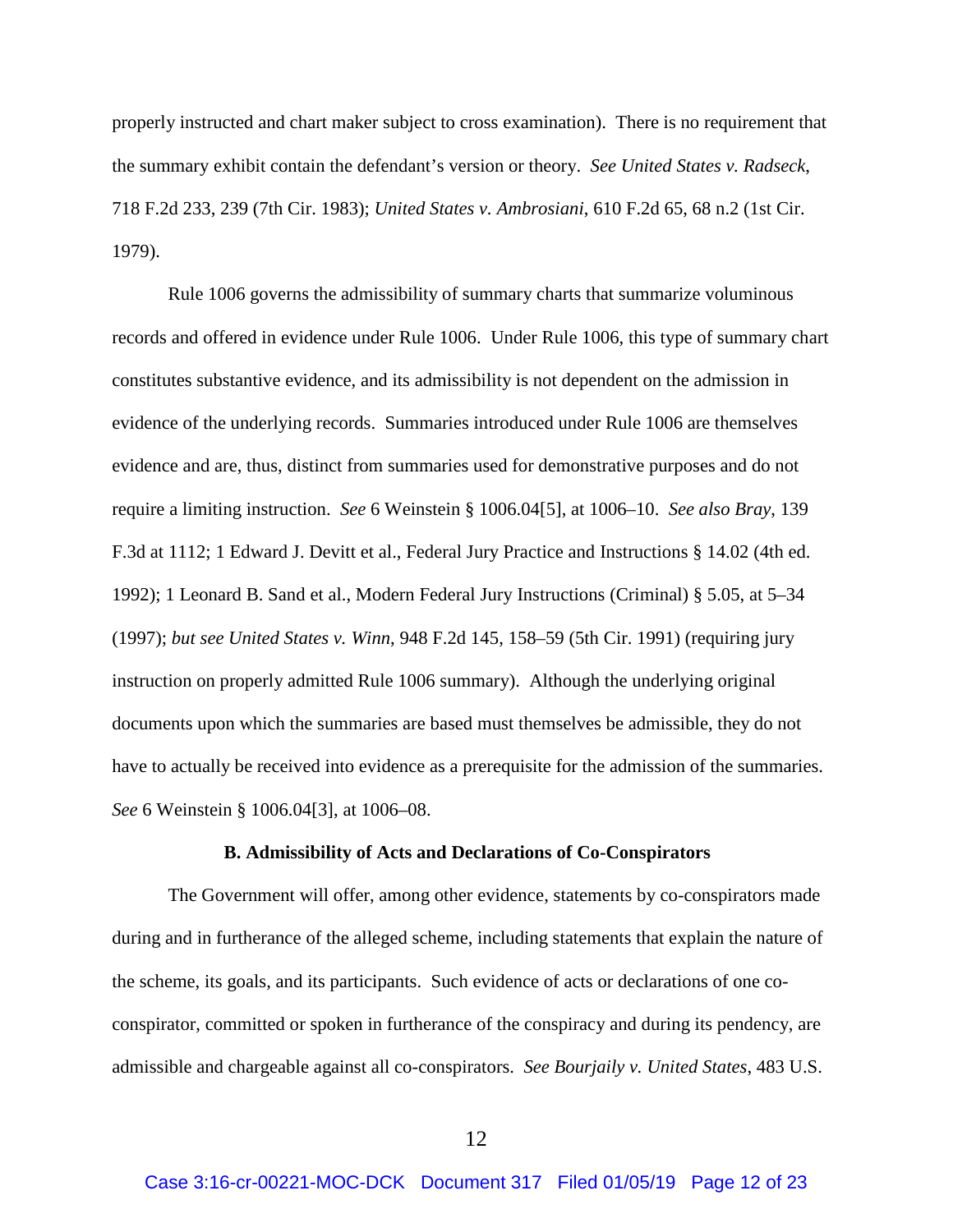171, 175 (1987); *U.S. Gypsum Co.*, 333 U.S. 364, 388–89 (1948); *United States v. Fragoso*, 978 F.2d 896, 899–900 (5th Cir. 1992); *United States v. Federico*, 658 F.2d 1337, 1342 (9th Cir. 1981). A conspiracy is regarded as a "partnership in crime." *Pinkerton*, 328 U.S. at 644. Thus, each member of a conspiracy, whenever he acts or speaks to further the common illegal objective, is considered the agent of all the others and is substantively liable for all acts and declarations of co-conspirators made in furtherance of the conspiracy. *See Anderson v. United States*, 417 U.S. 211, 218 n.6 (1974); *United States v. Saks*, 964 F.2d 1514, 1524–26 (5th Cir. 1992); *United States v. Davis*, 809 F.2d 1194, 1206–07 (6th Cir. 1987).

Statements by co-conspirators made during the course and in furtherance of the conspiracy are not hearsay. *Fed. R. Evid.* 801(d)(2)(E). Before admitting an out-of-court statement pursuant to this exception to the hearsay rule, the Court must find, by the preponderance of the evidence, that there was a conspiracy involving the declarant and the defendant, and that the statement was made during the course and in furtherance of the conspiracy. *Bourjaily v. United States*, 483 U.S. 171, 175–76 (1987). The Court is to treat the admissibility of a proffered co-conspirator statement as a "preliminary question" under Rule 104(a). Thus, in ruling on the admissibility of a proffered co-conspirator statement, the Court may consider the statement itself and any other form of evidence, "bound only by the rules of privilege." *Bourjaily*, 483 U.S. at 178, 181; *see also* Fed. R. Evid. 104(a); *United States v. Burton*, 126 F.3d 666, 671 (5th Cir. 1997).

Once a conspiracy is found to exist, the requirement that a statement be made "in furtherance" of the conspiracy is construed broadly lest the purpose of the exception be defeated.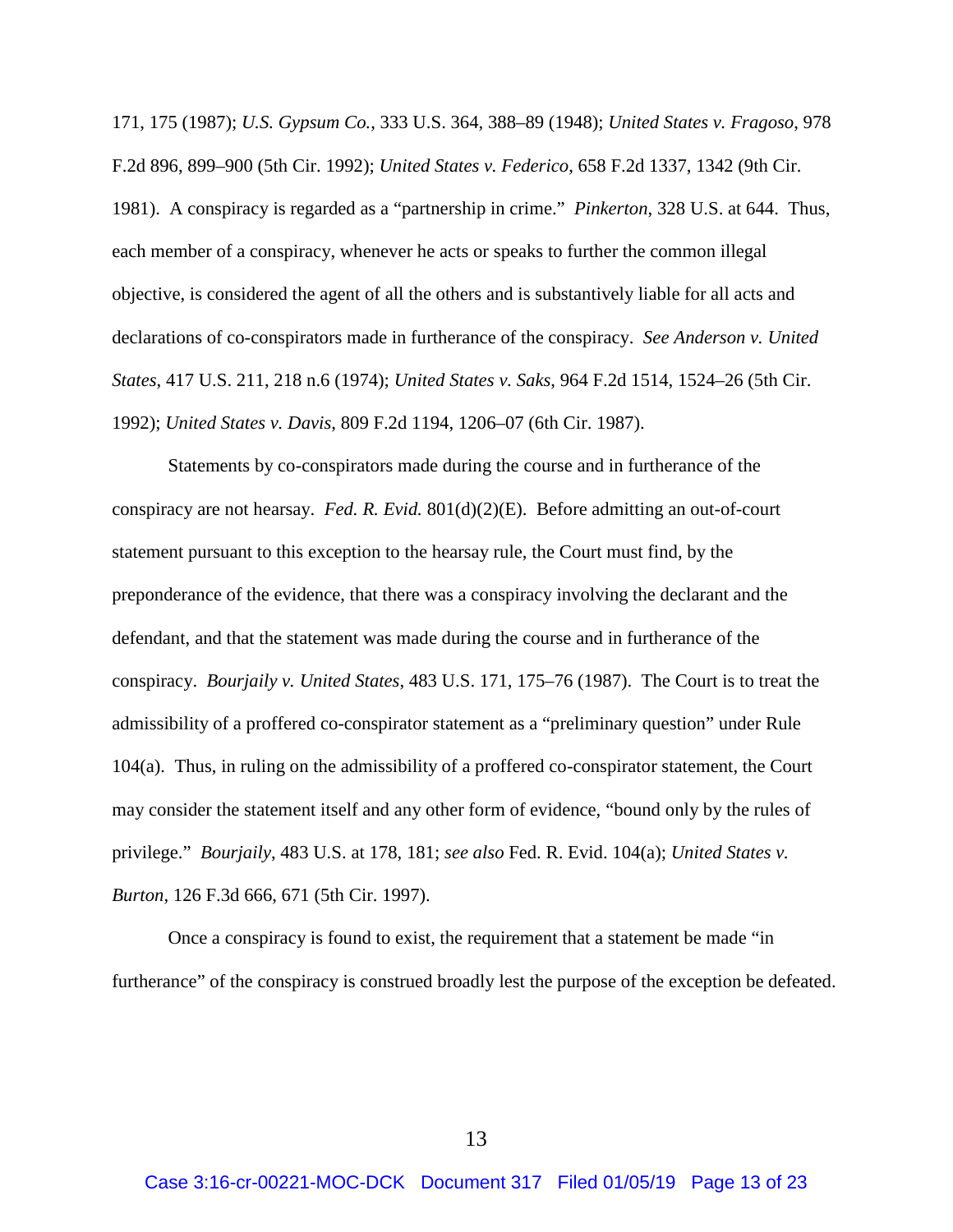*See United States v. Cornett*, 195 F.3d 776, 782 (5th Cir. 1999). Likewise, once the court has determined that co-conspirator statements are admissible, they should be considered by the jury with all the other evidence and without special instructions. *See United States v. Hagmann*, 950 F.2d 175, 181 n.11 (5th Cir. 1991). Thus, statements designed to keep a co-conspirator informed as to conspiratorial activities are "in furtherance," *United States v. Monroe*, 866 F.2d 1357, 1363 (11th Cir. 1989); *United States v. Pool*, 660 F.2d 547, 562 (5th Cir. 1981); *United States v. Goodman*, 605 F.2d 870, 878 (5th Cir. 1979), as are statements aimed at encouraging a coconspirator's continuing participation. *United States v. Lujan*, 936 F.2d 406, 411 (9th Cir. 1991). Further, statements made by co-conspirators prior to the time the defendant joined the conspiracy are admissible against the defendant. *See United States v. Lampley*, 68 F.3d 1296, 1301 (11th Cir. 1995); *United States v. Lokey*, 945 F.2d 825, 835 (5th Cir. 1991); *United States v. Saavedra*, 684 F.2d 1293, 1300–01 (9th Cir. 1982); *United States v. Traylor*, 656 F.2d 1326, 1337 (9th Cir. 1981); *United States v. Holder*, 652 F.2d 449, 451 (5th Cir. 1981) ("An otherwise admissible declaration of one coconspirator is admissible against members of the conspiracy who joined after the statement was made."); *United States v. Anderson*, 532 F.2d 1218, 1230 (9th Cir. 1976).

The Government need not establish the conspiracy or the defendants' membership before co-conspirator statements are presented to the jury. Rather, co-conspirator statements may be admitted against the defendant before the conspiracy has been established and before the defendant has been connected to it by sufficient evidence. Thus, the district court may admit such evidence subject to a later ruling that the Government has met its burden of proving by a preponderance of the evidence the connection of the defendant. *See United States v. Moss*, 9 F.3d 543, 549 (6th Cir. 1993) (citing *United States v. Vinson*, 606 F.2d 149, 153 (6th Cir. 1979)); *United States v. Boling*, 869 F.2d 965, 973–74 (6th Cir. 1989); *United States v. Eubanks*,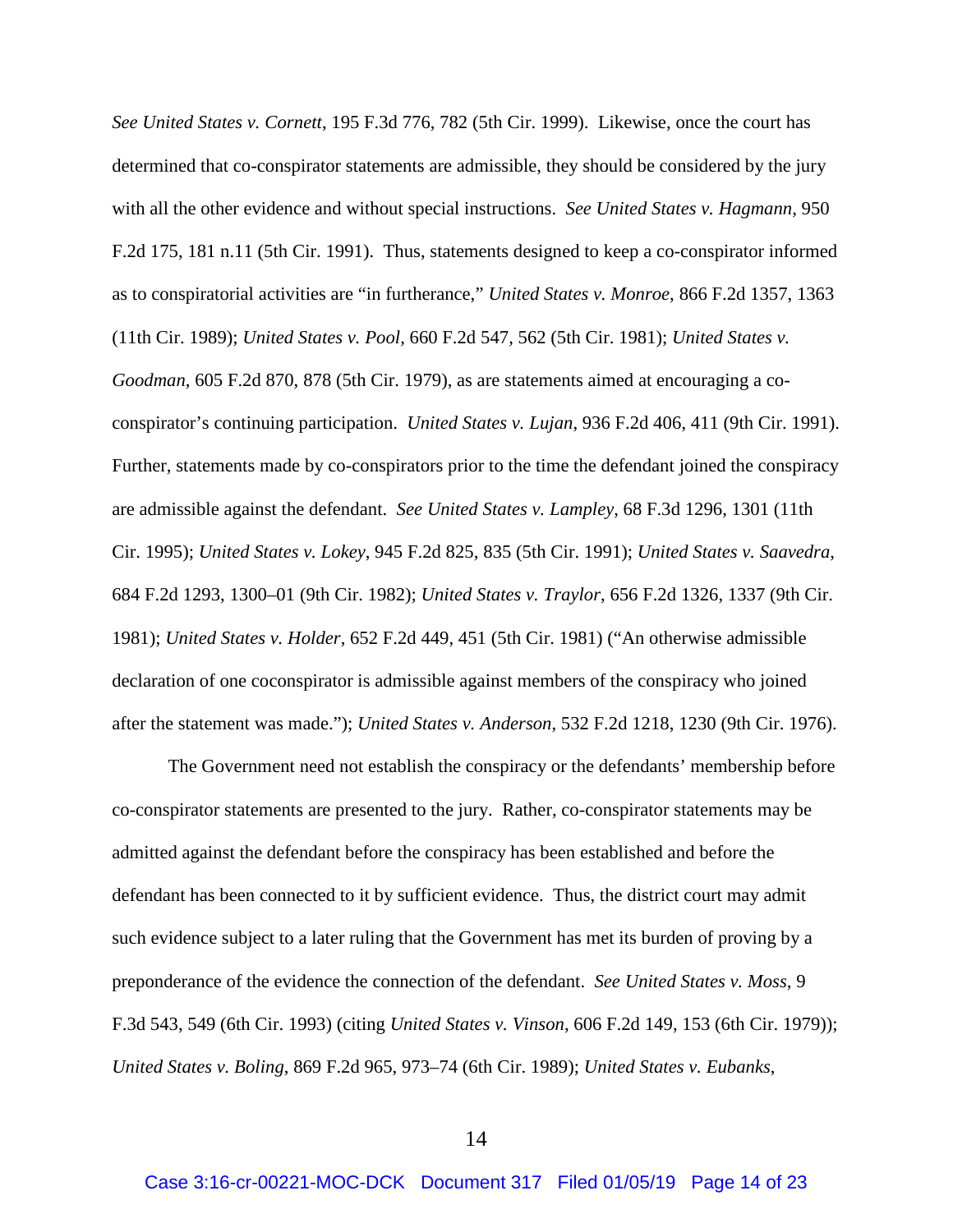591 F.2d 513, 519 (9th Cir. 1979); *United States v. Watkins*, 600 F.2d 201, 204 (9th Cir. 1979). Once the court has determined that such statements are admissible, all the evidence should go to the jury. *See Boling*, 869 F.2d at 973–74.

# **1. A Co-conspirator May Testify to His State of Mind Regarding Any Conspiratorial Agreement or Understanding**

The central issue in any conspiracy is whether a defendant was a member of the conspiracy. Accordingly, a witness is permitted to testify as to whether an agreement was reached in any particular transaction or conversation, and whether a particular individual was a participant in the conspiracy. *See United States v. MMR Corp.*, 907 F.2d 489, 495–96 (5th Cir. 1990). Such testimony is proper because it describes a critical fact in the case and is based upon the witness' own personal observations, knowledge, and inferences. *See* Fed. R. Evid. 602, 701. It is not excludable on the theory it invades the province of the jury or calls for a conclusion on the ultimate issue. *See* Fed. R. Evid. 701, 704; *United States v. Smith*, 550 F.2d 277, 281 (5th Cir. 1977); Weinstein's Federal Evidence § 701.06[2] (2d ed. 2000). Furthermore, testimony on whether an agreement or understanding was reached does not raise hearsay concerns, as the relevant statements are admissible as non-hearsay verbal acts or, in the alternative, coconspirator declarations. *See* Fed. R. Evid. 801(c), advisory committee's note to subdivision (c); Fed. R. Evid. 801(d)(2)(E); *United States v. Lim*, 984 F.2d 331, 335–36 (9th Cir. 1993); *United States v. Wolfson*, 634 F.2d 1217, 1219–20 (9th Cir. 1980).

# **2. The Co-Conspirators May Offer Their Lay Opinion About the Significance to Them of the Amount of Commission They Received**

At trial, the Government intends to offer testimony from defendants' co-conspirators about the nature and illegality of the scheme, based on their own illegal conduct. The Government anticipates that, based on their firsthand experience selling Niyato stock, they will testify that, from the start, they believed Niyato was a scam because, among other things, Niyato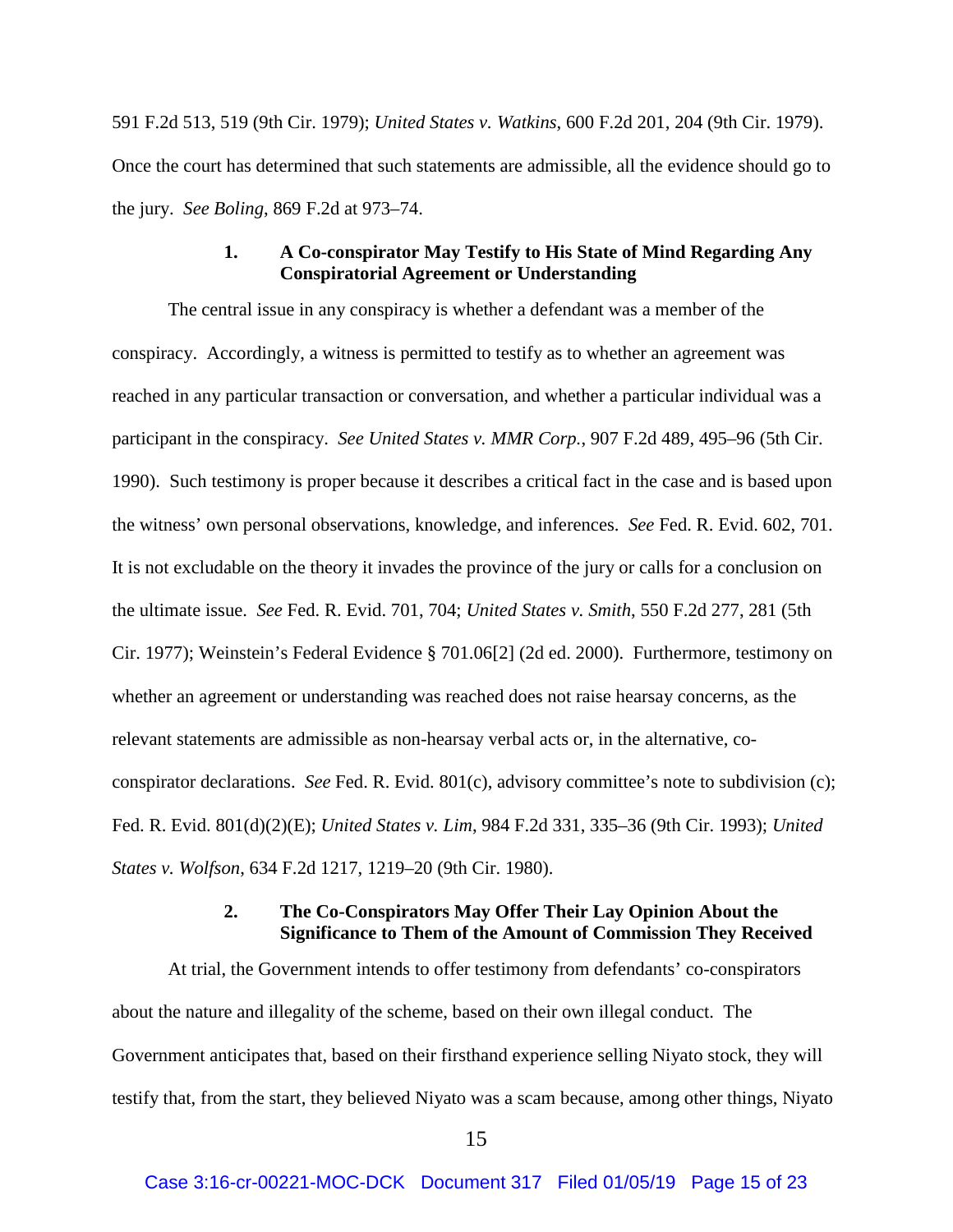paid extraordinary commissions and that they nevertheless agreed to look the other way and join defendant Stencil and others to sell Niyato stock because the money was so good. Such testimony readily satisfies the standard for the admission of lay opinion under Rule 701 and should be allowed.

Stencil filed a motion *in limine* seeking to exclude this testimony (Docket No. 303). As the Government explained in its response (Docket No. 308), such testimony is based on firsthand knowledge and personal perception as Stencil's co-conspirators, and thus admissible. *See, e.g., United States v Offill*, 666 F.3d 168, 178 (4th Cir. 2011) (affirming trial court's decision to admit lay opinion evidence relating to co-conspirators' statements "about their understanding of the term 'underwriter,' of the requirements of security registration provisions, and of the conspiracy's compliance with them, because the testimony was relevant to the nature and illegality of the conspiracy and [the co-conspirators] testified to their understanding of various securities law requirements in describing their involvement in the conspiracy and their interactions with [the defendant]"); *U.S. v. Thomson*, 634 Fed. App'x. 100, 105 (4th Cir. 2016) (affirming trial court's decision to admit co-conspirator's lay opinion that the defendant knew he was "knew he was transporting marijuana" because "you don't get paid \$40,000 if you don't know," and "[Y]ou wouldn't get paid that if you weren't delivering something"); *United States v. Baraloto*, 535 Fed. App'x. 263, 271 (4th Cir. 2013) (affirming trial court's decision to admit coconspirators' lay opinion about the stolen nature of goods where the co-conspirators had participated in the defendant's business and witnessed known drug addicts selling certain types and quantities of goods to the defendant's store for pennies on the dollars).

Moreover, the co-conspirators' testimony is clearly helpful to determine a fact in issue because it is directly relevant as to nature and purpose of the conspiracy alleged against the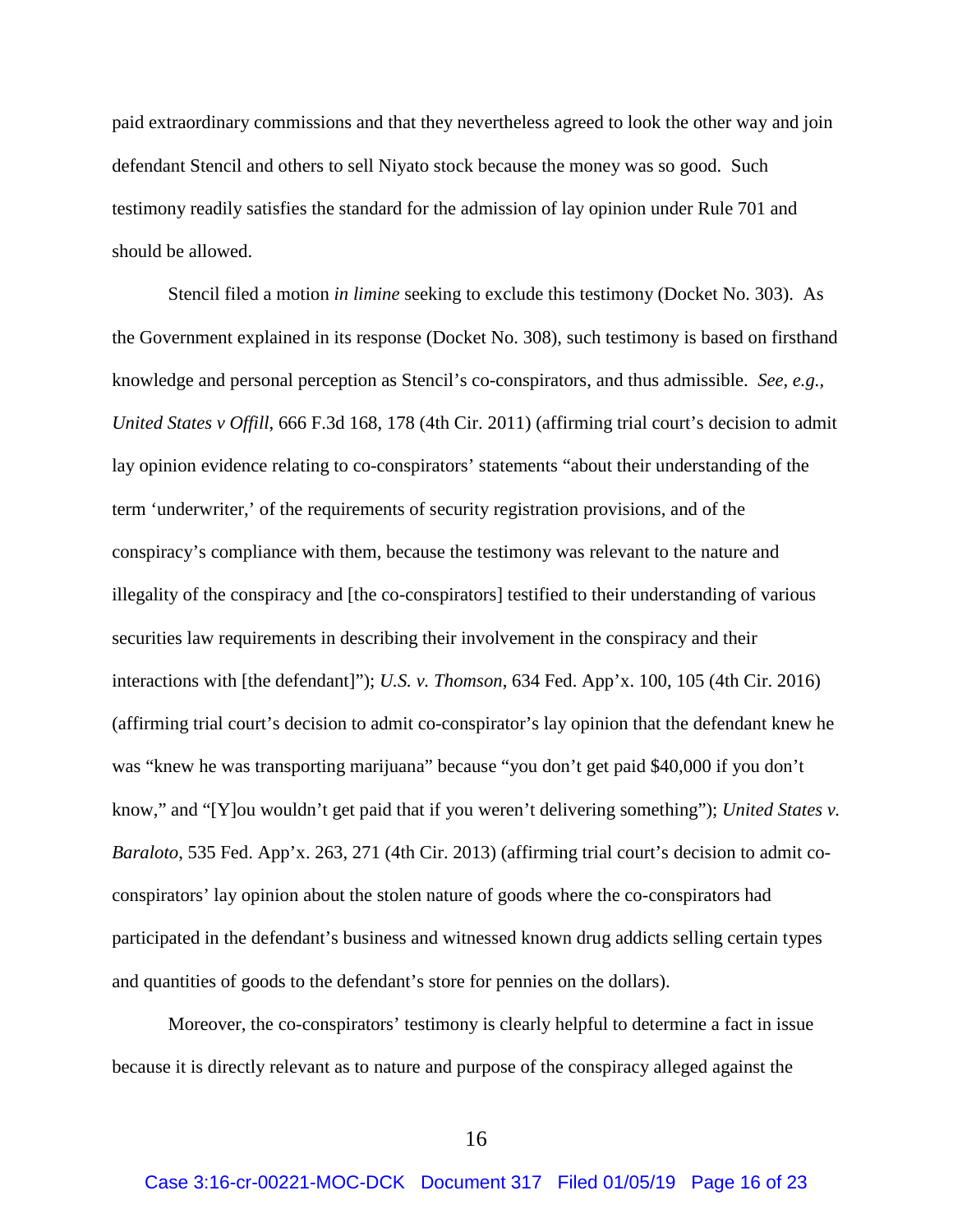defendants. *See, e.g., Offhill*, 666 F.3d at 178 ("Relevant to the question about whether [the defendant] *intentionally* participated in the conspiracy, [the co-conspirator's] testimony about the conspiracy's fraudulent nature and illegality would be helpful to the jury because it shed light, based on [the co-conspirator's] personal knowledge of his own illegal conduct, on the nature and purpose of the conspiracy and [the defendant's] interaction with [the co-conspirator] in furthering its illegal aims").

# **3. A Co-conspirator May Testify as to the Common Meaning of Terms Used by Co-Conspirators and His Understanding of Their Statements**

A related matter concerns a co-conspirator's understanding of certain terms used by other co-conspirators in various conspiratorial conversations. In this case, the Government may ask witnesses what they understood certain words or phrases used by a co-conspirator to mean. The Government also may ask such witnesses whether the co-conspirator shared that understanding. Such testimony is specifically authorized by Federal Rule of Evidence 701. *See, e.g., United States v. Hassan*, 742 F.3d 104, 136 (4th Cir. 2014) (holding that lay opinion testimony is particularly useful when, as in that case, the terms and concepts being discussed, such as "kuffar," "best brothers," finding "the battlefield," and "shahid," were likely to be unfamiliar to the jury); *Parente v. United States*, 249 F.2d 752, 754 (9th Cir. 1957) ("There was no error in permitting [the witness] to testify as to what he understood appellant to mean when he used the word 'stuff.'").

The lay opinion testimony to be offered in this case will be based on the witnesses' personal observations, will facilitate an understanding of the factual issues, and will therefore be admissible under Rule 701. In describing conspiratorial conversations concerning, for example, how a high-yield investment fraud scheme operated, witnesses may recount the use of terms not familiar to the jury or phrases whose meanings are not facially clear. The witnesses may then be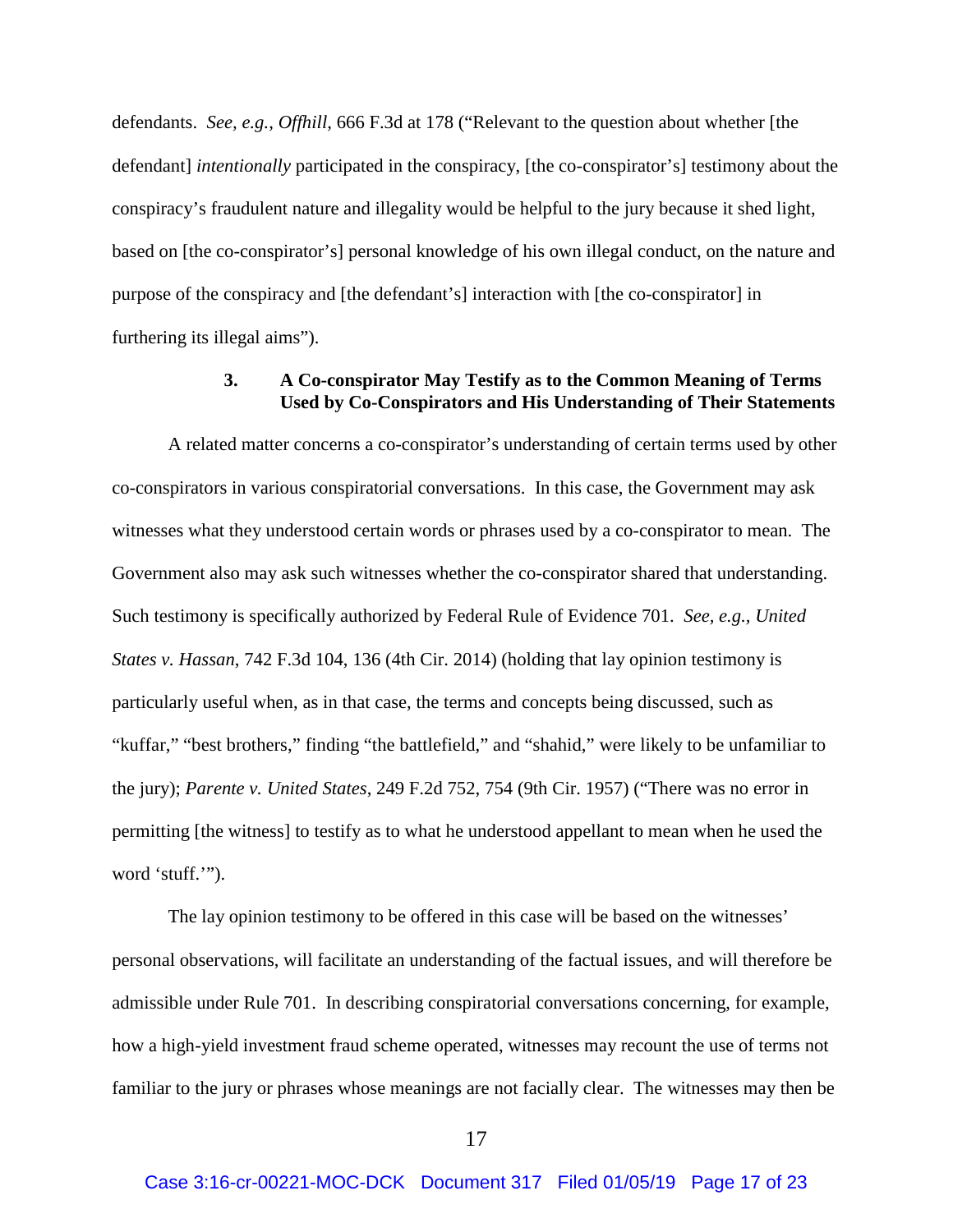asked to explain to the jury what those terms or phrases meant and their belief regarding whether the declarant understood them the same way. It will be clear from the testimony that the witnesses' opinions or inferences on these points are rationally based upon personal observation and knowledge and will help clarify the meaning of the recounted conversations. Accordingly, the testimony meets the requirements of Rule 701 and is admissible.

# **C. Evidence Relating to the Stocks Defendant Duke Also Pitched to the Victims Who Purchased Stock in Niyato From Him Is Admissible**

At trial, the United States intends to introduce, in its case-in-chief, evidence showing that: (i) from 2012 to 2016, Duke targeted a group of victims to whom he solicited and sold a number of stocks, including Green Automotive Company ("GACR"), Intertech Solutions, Inc. ("ITEC"), New Global Energy ("NGEY"), and Niyato, among others; (ii) Duke had a particular way or method of pitching and selling these stocks, which included using the alias "Mike West," working with Daniel Thomas Broyles Sr. ("Broyles") (a codefendant who remains a fugitive) to prepare the pitch and share written promotional materials to use when selling victims, and contacting victims by telephone and email; (iii) like Niyato, GACR, ITEC, and NGEY were scams; and (iv) Duke, Broyles and other promoters treated these stocks as a fungible part of a broader, ongoing scheme to defraud.

The Government believes this evidence to be intrinsic to the charged offenses, outside the scope of Rule 404(b), and thus independently admissible under Rule 402. In an abundance of caution, and in the alternative, the Government provided notice that it believed that certain of this evidence is admissible under 404(b). Defendant Duke filed a motion *in limine* to exclude this evidence and the Government responded. (Docket Nos. 295, 300, 313.) A summary of the Government's arguments is provided below.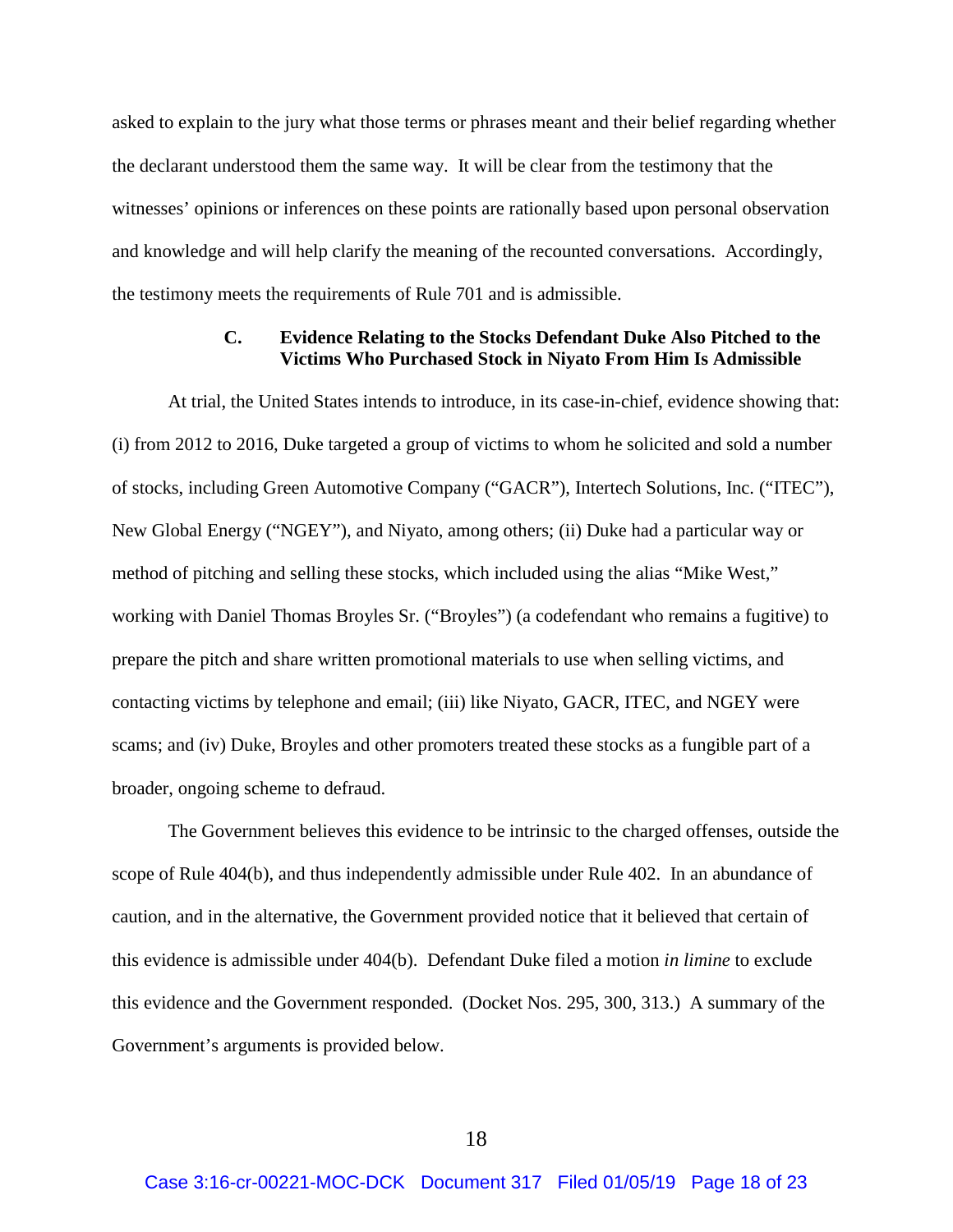### **1. Evidence Relating to Other Stocks Duke and Other Co-Conspirators Sold to Niyato Victims Is Admissible Under Rule 402**

Duke's solicitation and sale of GACR, NGEY and ITEC is a part of a series of transactions as the charged offenses and are also "inextricably intertwined" and therefore admissible under Rule 402. *See Siegel,* 536 F.3d 306, 316 (4th Cir. 2008). The charged offenses relating to Duke's sale of Niyato stock were not isolated acts, but rather, were part of a fraudulent scheme involving many of the same principal actors, in the same roles, targeting the same victims, employing the same *modus operandi*, in exchange for approximately the same amount of commission. *See, e.g., United States v. Otuya*, 720 F.3d 183, 187-88 (4th Cir. 2013) (district court properly concluded evidence of uncharged fraudulent conduct was intrinsic where uncharged and charged acts both involved the same victim financial institution, defrauded under the same basic scheme, by the same conspirators).

Evidence relating to the other stocks Duke sold to Niyato victims is also "inextricably intertwined" with the evidence regarding the charged offense because "it forms an integral and natural part of the witness's accounts of the circumstances surrounding the offenses for which the defendant was indicted." *Lighty*, 616 F.3d 321, 352 (4th Cir. 2010). As explained above, the Government intends to offer as part of it case-in-chief testimony from Duke's victims. These witnesses' relationship with Duke was not limited to Niyato, but included the sale of GACR and ITEC stock. These facts are an "integral and natural part" of these victims' accounts. Similarly, the facts and circumstances concerning their involvement in promoting GACR, NGEY and ITEC are an "integral and natural part" of Duke's co-conspirators' testimony about how they became involved in the Niyato fraud and the knowledge and experience promoting high-yield investment fraud schemes that they had developed by the time they engaged in the charged offenses to which they pled guilty.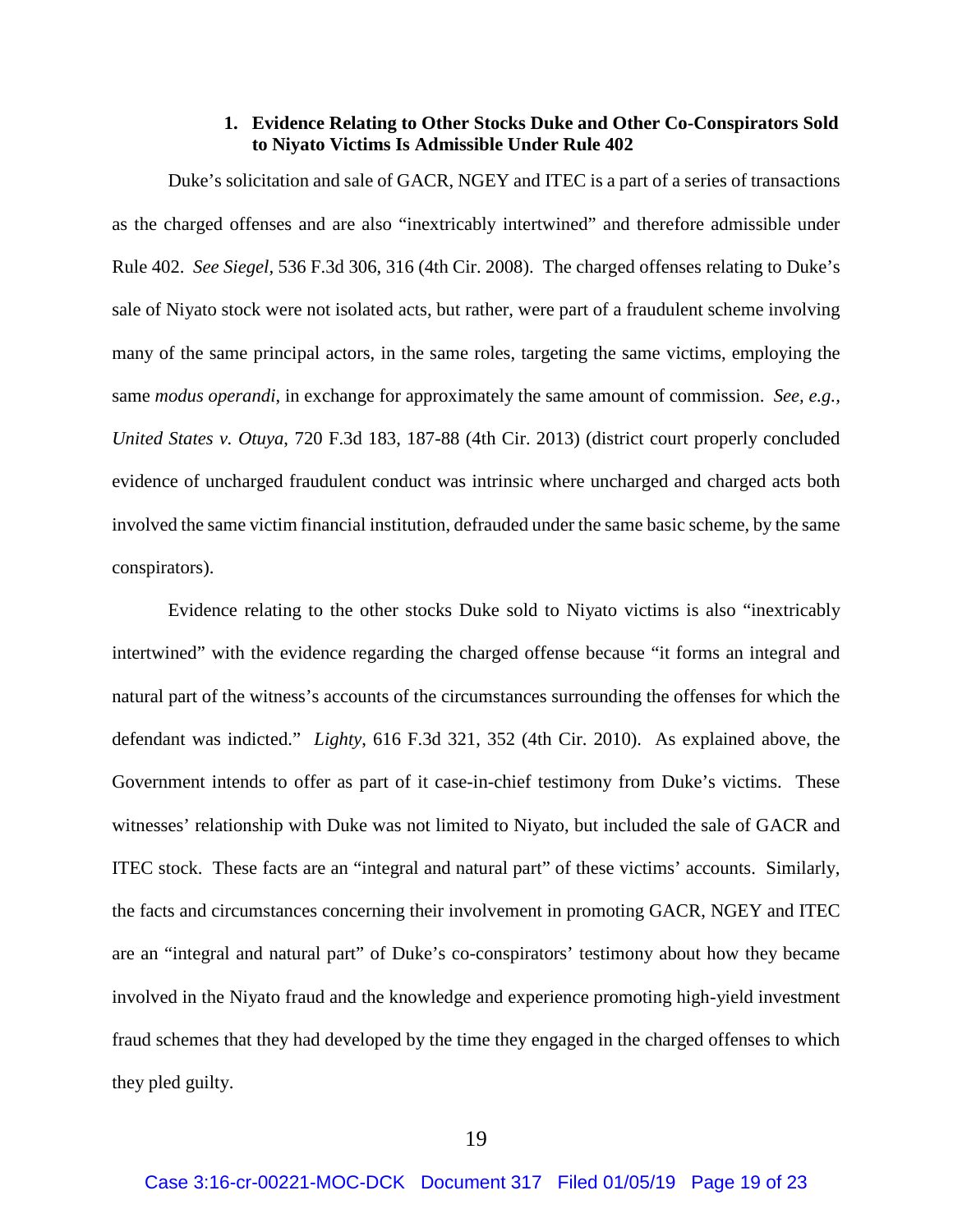In addition, evidence relating to Duke's involvement in soliciting and selling GACR, NGEY and ITEC to Niyato victims "is necessary to complete the story of the crime on trial." *Siegel*, 536 F.3d at 316. As explained above, during the time when Duke conspired with his codefendants to sell Niyato stock, and specifically engaged in the conduct underlying the substantive mail and wire fraud and money laundering counts, Duke also had been selling GACR, NGEY and ITEC stock. The Fourth Circuit has repeatedly held that, where, as here, evidence of uncharged conduct provides such critical context, it is admissible as intrinsic and thus not subject to Rule 404(b). *See, e.g.*, *United States v. Kennedy*, 32 F.3d 876, 885 (4th Cir. 1994). For all of the foregoing reasons, the evidence relating to GACR, NGEY and ITEC should be admitted pursuant to Rule 402.

#### **2. The Evidence is Also Admissible Under Rule 404(b)**

The evidence relating to the other stocks Duke solicited and sold to Niyato victims is offered not to prove character, but rather to show that Duke used a common *modus operandi* and thus to show knowledge, intent, and lack of mistake or accident. Such evidence is particularly relevant here because, based on his counsel's prior representations, Duke is likely to argue that he relied in good faith on Mr. Stencil's representations. (Docket No. 282, at 3-4.) It is well established that Rule 404(b) does not bar the introduction of evidence to demonstrate a defendant's *modus operandi*, which can serve to demonstrate the defendants' knowledge, intent, motive, and lack of mistake or accident, among other matters. *See, e.g., United States v. Hornsby*, 666 F.3d 296, 307-08 (4th Cir. 2012).

In his submissions on this issue, Duke argues that this evidence should be excluded under Rule 403 on the grounds that the sheer volume of evidence required would be so significant that it would necessitate a trial within a trial. (Docket Nos. 295 at 5-8.) According to Duke, this additional evidence would potentially extend trial by one full week, confuse the jury by shifting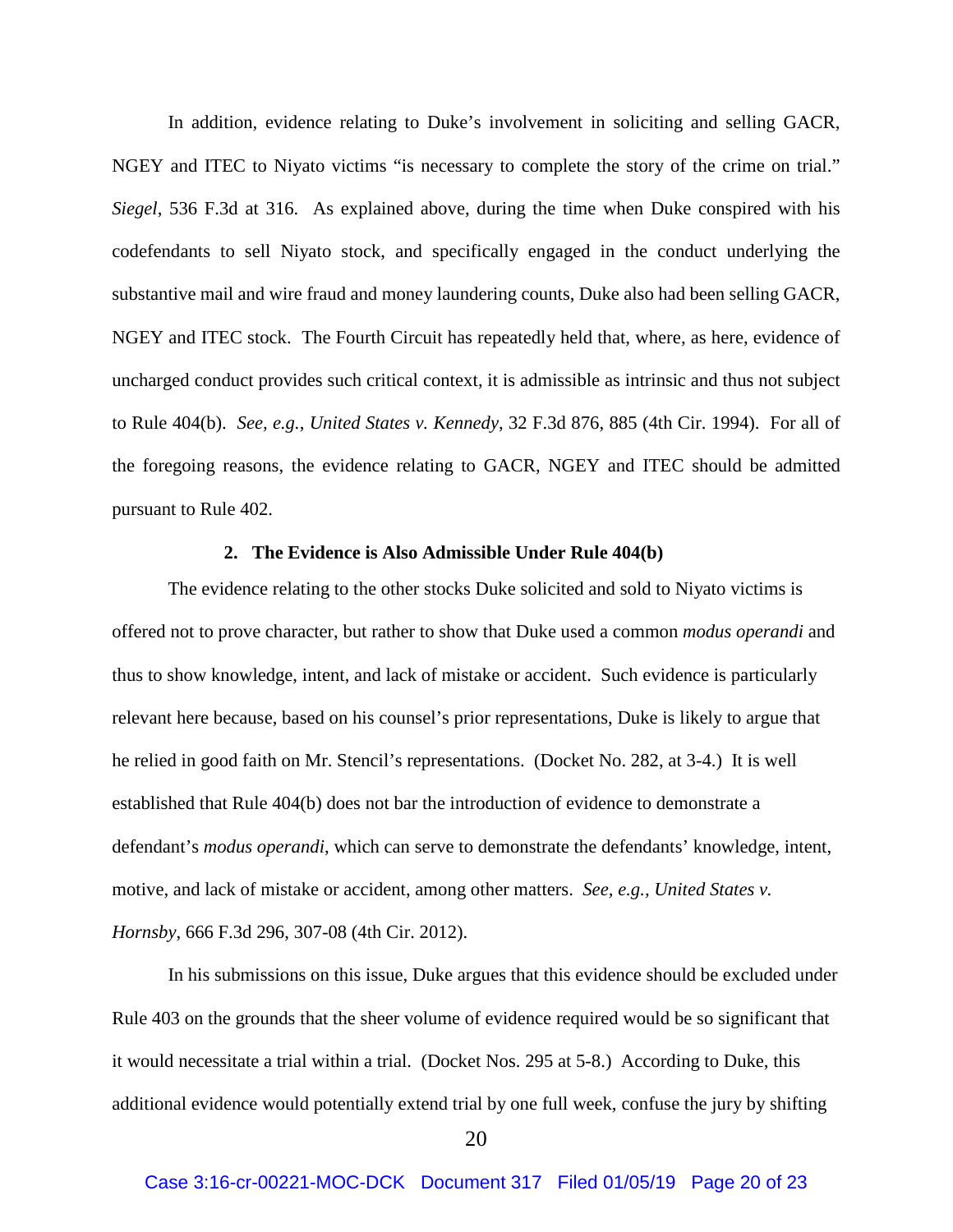the focus of the trial, and otherwise consume judicial resources. Duke's argument misconstrues the evidence that the Government intends to offer. The majority of the evidence is in the form of testimony from witnesses who the Government otherwise planned to call. Moreover, to the extent that the Government intends to offer documentary evidence relating to GACR, NGEY or ITEC in its case-in-chief, that documentary evidence is anticipated to be limited to the documents described in the Government's submission (Docket No. 300). The evidence is therefore sufficiently discrete that it should neither shift the focus of the trial nor consume judicial resources.

# **3. The Government Is Not Seeking to Admit Evidence Relating to Stocks Other Than Niyato Against Defendants Stencil or Ludmila**

Stencil filed a motion *in limine* seeking to exclude testimony relating to the sale of GACR, NGEY and ITEC stocks as against him and arguing that, were the evidence to be admitted against only Duke, that severance from Duke is appropriate. (Docket No. 304.) As explained in the Government's response, at trial, the Government intends to introduce intrinsic evidence regarding the sale of fraudulent stocks for companies other than Niyato only against Duke, and thus the Court need not decide whether the same evidence is admissible against defendant Stencil. Moreover, there is ample evidence from which a reasonable jury could find defendant Stencil guilty of all the charges in the Second Superseding Bill of Indictment without considering evidence admitted solely against Duke, and Stencil fails to provide a single reason why a limiting instruction is insufficient to cure any risk of prejudice from the introduction of the intrinsic evidence against Duke. Accordingly, the Court should deny Stencil's motion to sever. *See United States v. Nolberto Pena*, 213 F.3d 634 (4th Cir. 1992) (unpublished) (denial of motion to sever proper where intrinsic evidence was admitted against the appellants' codefendant, there was "more than sufficient evidence to support [the appellants'] convictions,"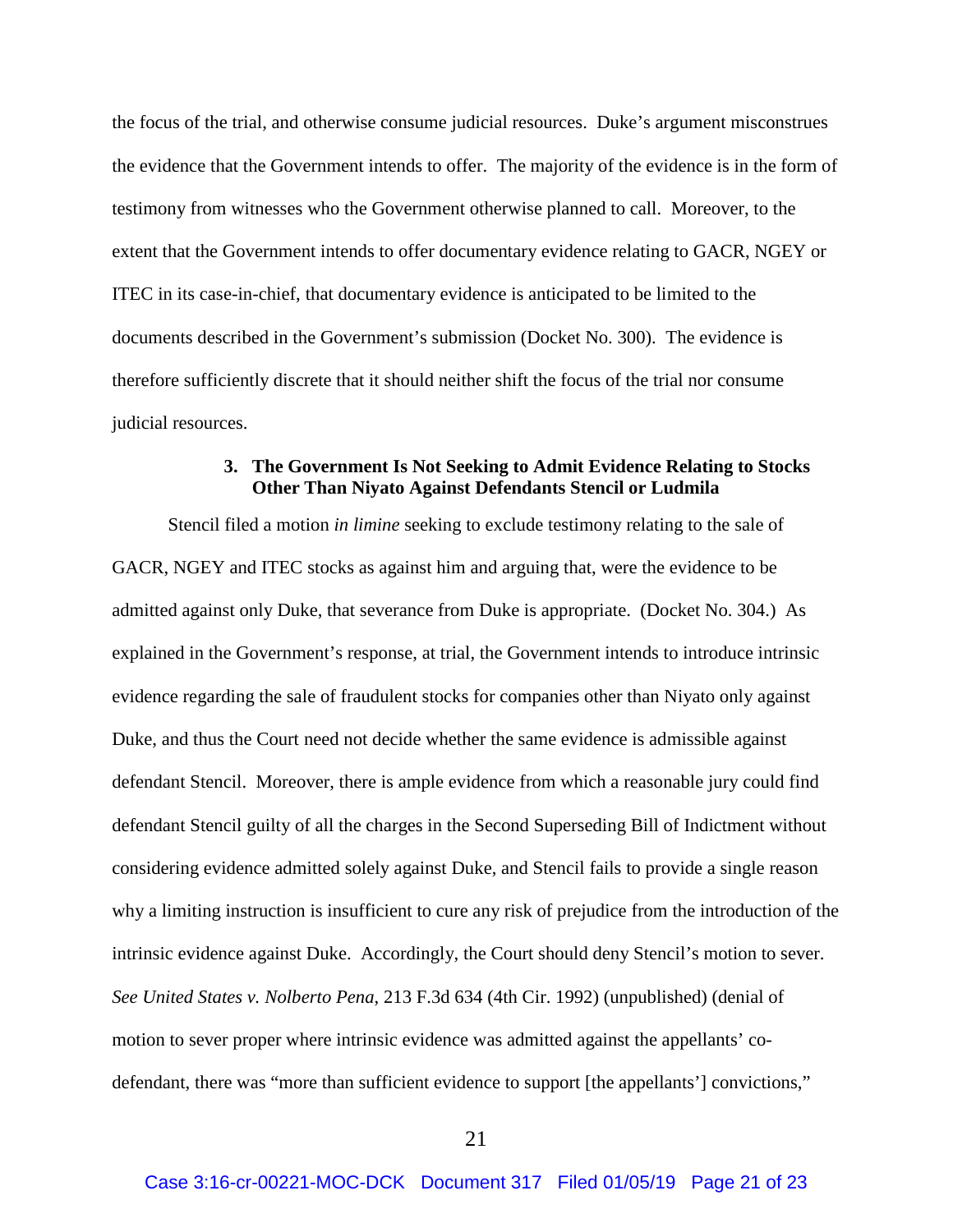and "the district court gave a limiting instruction to the jury at the time the physical evidence was introduced").

Respectfully submitted, on this 5th day of January 2019.

R. ANDREW MURRAY UNITED STATES ATTORNEY Western District of North Carolina

SANDRA MOSER ACTING CHIEF, FRAUD SECTION Criminal Division, U.S. Department of Justice

//s// Christopher Fenton CHRISTOPHER FENTON Trial Attorney Christopher.Fenton@usdoj.gov WILLIAM H. BOWNE Trial Attorney William.bowne2@usdoj.gov Fraud Section, Criminal Division United States Department of Justice 1400 New York Avenue, NW Washington, D.C. 20005 Direct Line: (202) 514-0660/Fax: (202) 514-0152